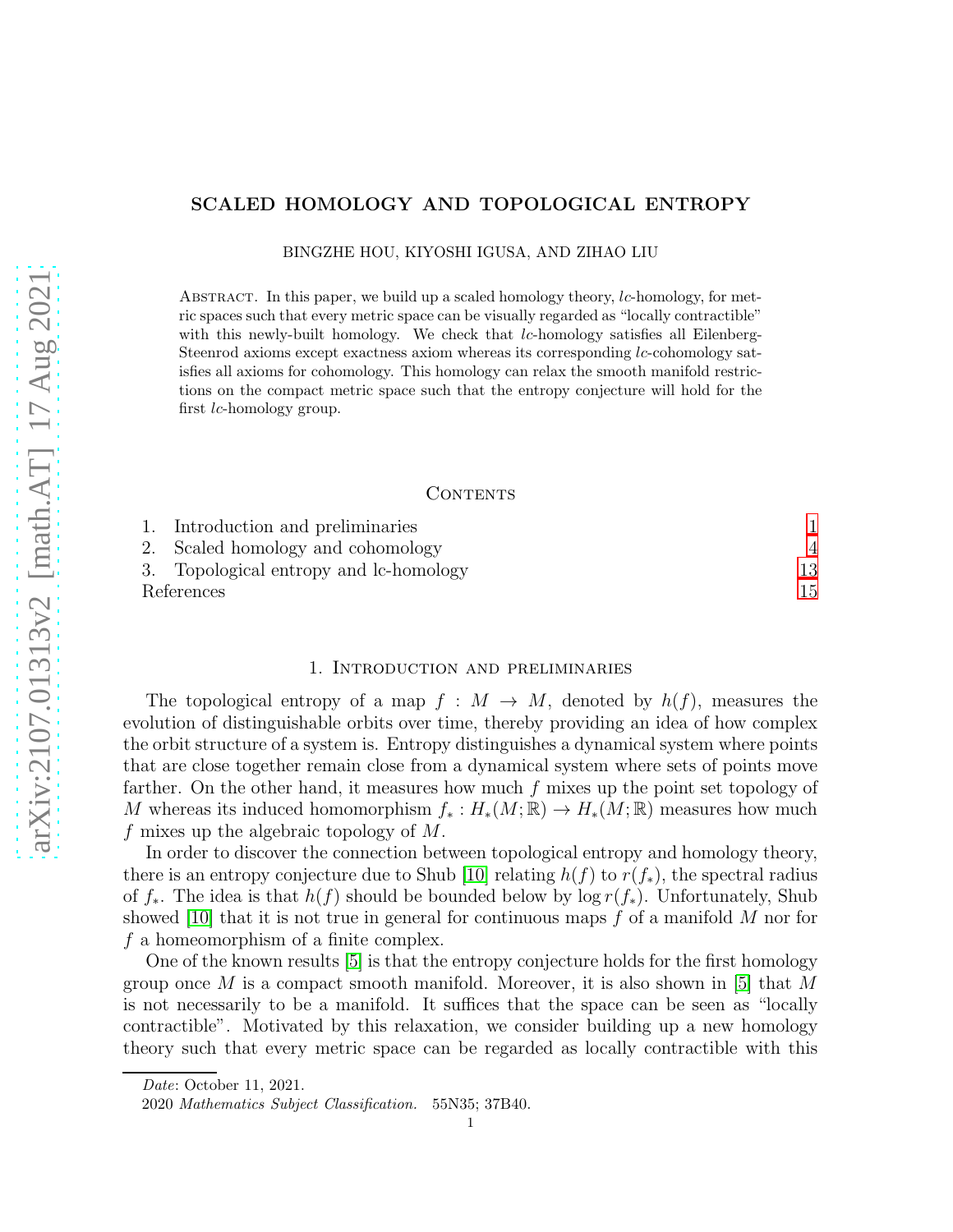homology. Our initial idea is to "rescale" the metric space. Naturally, when we observe things around us, sometimes it is hard to guarantee that everything we see is absolutely precise, especially for someone suffering from myopia. For example, given a metric space  $(X, d)$ , for any  $x \neq y$  with  $d(x, y) = \epsilon$ , they can be seen as one point when we put a "scale" greater than  $\epsilon$  onto the space. So in the second section, we introduce the definitions of comparatively "rough" continuous maps,  $\epsilon$ -continuous maps,  $\epsilon$ -singular chain groups as well as  $\epsilon$ -singular homology groups  $H^{\epsilon}_*(X)$ . If the diameter of a space is sufficiently small, then the  $\epsilon$ -homology group of that space is trivial for  $n > 0$ , i.e., it is like a point or contractible!

Since we have an explicit chain complex for  $\epsilon$ -homology, we can easily check that it satisfies the Eilenberg–Steenrod axioms except for homotopy axiom. Indeed, the  $\epsilon$ homology is not a functor from category of metric spaces  $\mathcal{M}et$  to category of abelian groups Ab. Concerning this drawback, we take the inverse limit of  $(H^{\epsilon}_*(X))_{\epsilon \in \mathbb{R}^+}$  to obtain the infinitesimal-scaled homology groups of the space and call them  $lc$ -homology groups where lc denotes the meaning of "local contractification". It is then a homology functor and satisfies most of the homology axioms, but it fails to satisfy exactness axiom in general. In the following we discuss two counterexamples and claim that it holds, however, for the corresponding *lc*-cohomology theory.

Our work in the last section generalizes the existing results of entropy conjecture, relaxing the restrictions on the compact metric space on which  $f$  acts. The entropy conjecture will then hold for the first homology group with *lc*-homology.

Through out this paper, all spaces are metric spaces. To begin with, let's recall the concept of topological entropy defined by Bowen [3].

Given a compact metric space  $(X, d)$  and a continuous map  $f : X \to X$ , we set  $d_n: X \times X \to \mathbb{R}$  by

$$
d_n(x,y) = \max_{0 \le k < n} d(f^k(x), f^k(y)).
$$

 $d_n$  is automatically a metric on X for each n and we will consider the metric  $d_n$  to count distinguishable orbit segments at a fixed resolution.

**Definition 1.1.** Fix  $\epsilon > 0$  and let  $n \in \mathbb{N}$ . A set  $S \subset X$  is said to be an  $(n, \epsilon)$ -spanning set for f if  $\forall x \in X$ ,  $\exists y \in S$  s.t.  $d_n(x, y) < \epsilon$ , and it is said to be an  $(n, \epsilon)$ -separated set for f if  $\forall x \neq y \in S$ ,  $d_n(x, y) \geq \epsilon$ , i.e.,  $\exists k \in \{0, 1, \cdots, n-1\}$  s.t.  $d(f^k(x), f^k(y)) \geq \epsilon$ .

Let  $r_n(\epsilon, f)$  be the minimum cardinality of an  $(n, \epsilon)$ -spanning set and  $s_n(\epsilon, f)$  be the maximum cardinality of an  $(n, \epsilon)$ -separated set. Then we have the following relation

$$
r_n(\epsilon, f) \le s_n(\epsilon, f) \le r_n(\frac{\epsilon}{2}, f)
$$

and this implies the following equivalent definition of the topological entropy:

**Definition 1.2.** Let  $f: X \to X$  be a continuous map. The topological entropy of f is defined as

$$
h(f) = \lim_{\epsilon \to 0^+} \limsup_{n \to \infty} \frac{1}{n} \log s_n(\epsilon, f) = \lim_{\epsilon \to 0^+} \limsup_{n \to \infty} \frac{1}{n} \log r_n(\epsilon, f).
$$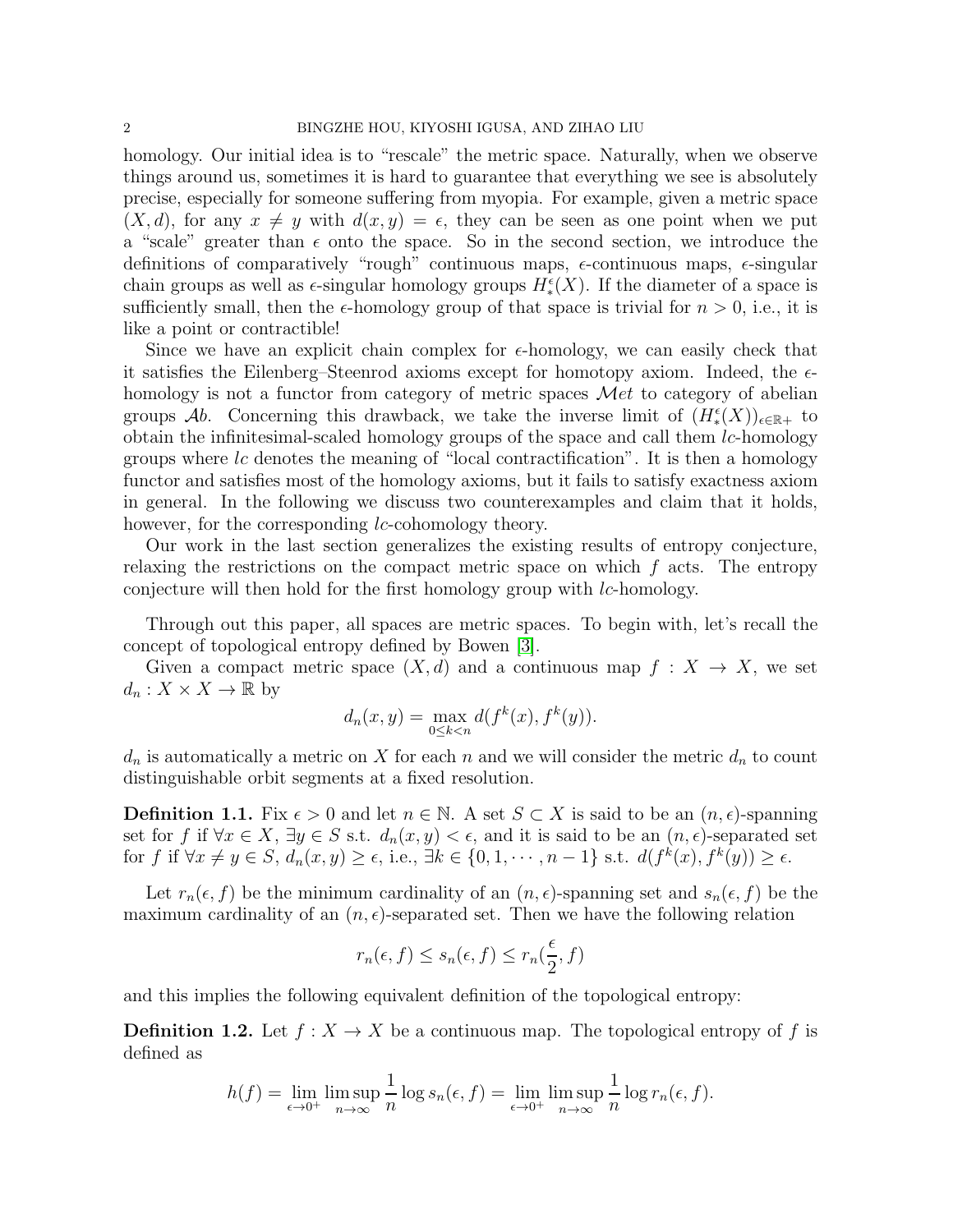In [10], Shub stated the following conjecture.

**Entropy conjecture.** Let f be a continuous map on a compact manifold  $M$  to itself. Then

<span id="page-2-0"></span>
$$
h(f) \ge \log r(f_*),
$$

where  $f_* : H_*(M,\mathbb{R}) \to H_*(M,\mathbb{R})$  denotes the homomorphism induced by f on the total homology of  $M$ , i.e.,

(1.1) 
$$
H_*(M, \mathbb{R}) = \bigoplus_{i=0}^{\dim M} H_i(M, \mathbb{R})
$$

and  $r(f_*)$  denotes the spectral radius of  $f_*$ , i.e.,  $r(f_*) = \lim_{n \to \infty} (\|f_*^n\|^{\frac{1}{n}})$ , which coincides with the maximum of the moduli of the eigenvalues of  $\int_{0}^{\infty}$ . The entropy conjectures means that  $f_*$  must capture some but not necessarily all of the mixing f does.

Since the expansion  $(1.1)$  is clearly invariant under  $f_*$ , we have

$$
r(f_*) = \max_{1 \le i \le \dim M} r(f_{*i})
$$

where  $f_{*i}$  denotes the restriction of  $f_*$  to the space  $H_i(M;\mathbb{R})$ . Hence the entropy conjecture is equivalent to the system of inequalities

$$
h(f) \geq \log r(f_{*i}), \ i = 1, \cdots, \dim M.
$$

In fact, the entropy conjecture only holds for some special cases. In [5], Manning showed that

**Theorem 1.3.** Let M be a compact differentiable manifold without boundary and  $f$ :  $M \rightarrow M$  a continuous map. Then

$$
h(f) \ge \log r(f_{*1})
$$

where  $f_{*1}: H_1(M;\mathbb{R}) \to H_1(M;\mathbb{R})$  is the induced map on the first homology group.

Corollary 1.4. If M has dimension  $\leq$  3 and f is a homeomorphism, then  $h(f) \geq$  $\log r(f_*)$  where  $f_*$  is the map induced on the homology of all dimensions.

In [\[8\]](#page-14-1), the authors propose to imitate for homeomorphisms the "Markov approximation" procedure for diffeomorphisms mentioned in [11] and construct a dense set of homeomorphisms where the entropy conjecture holds.

**Theorem 1.5.** If dim  $M > 5$ , the entropy conjecture holds for all homeomorphisms belonging to an open dense set of the space of all homeomorphisms of M with the  $C^0$ topology.

Next, due to Nitecki in [7], this holds for diffeomorphisms with a hyperbolic structure. Thin would imply that any sufficiently small perturbation in the  $C<sup>0</sup>$ -topology of such a homeomorphism could not decrease the topological entropy.

For arbitrary homeomorphisms by [9], however, the entropy conjecture does not hold.

It is also shown in  $[5]$  that it is not necessary to suppose that M is a manifold. It suffices that the following conditions be met: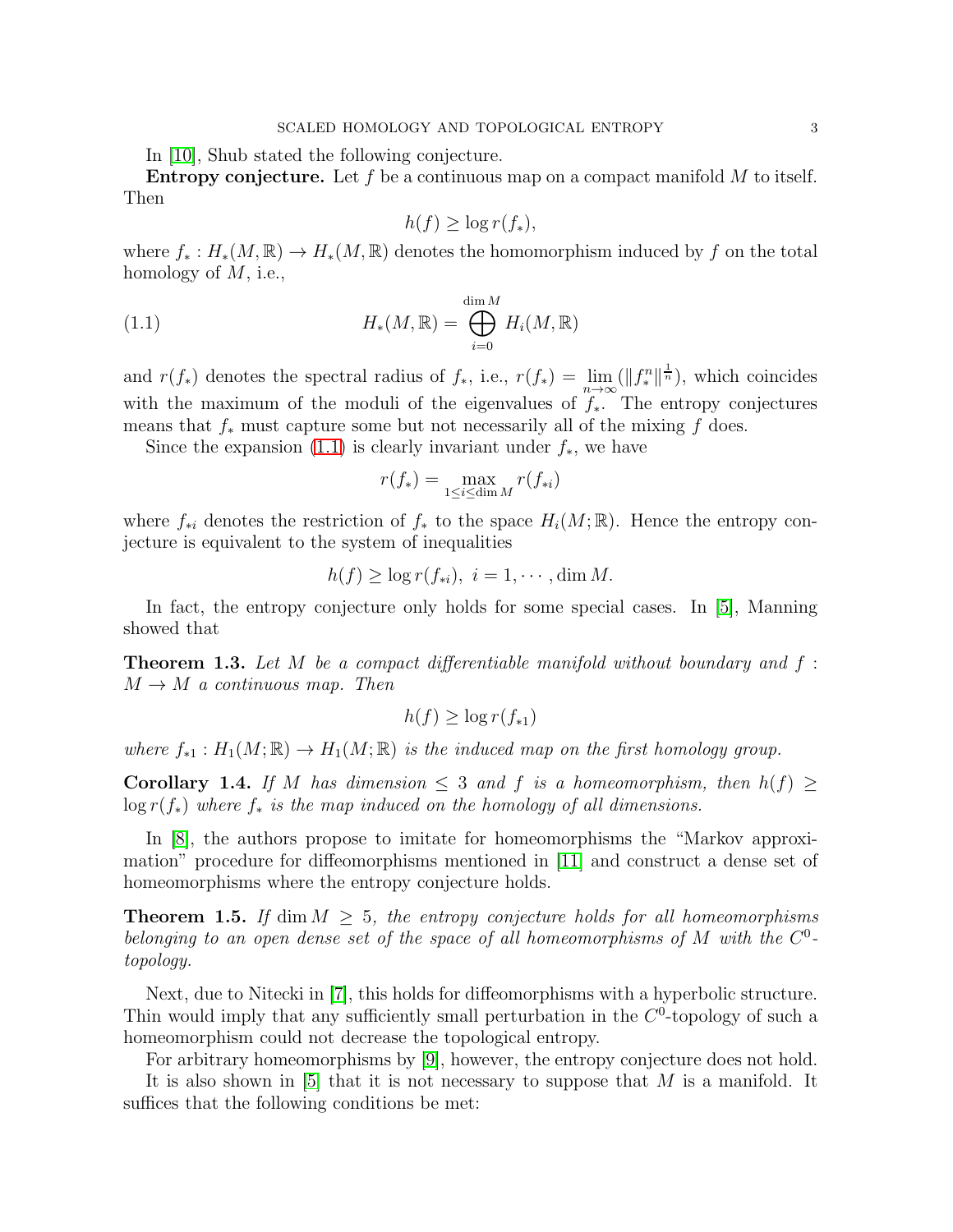- (1) For any  $\epsilon > 0$ , there exists a  $\delta > 0$  such that any two points x and y for which  $d(x, y) < \delta$  can be joined by a path of diameter  $\epsilon \in \epsilon$ .
- (2) There exists an  $\epsilon_0 > 0$  such that any loop of diameter  $\epsilon_0$  is contractible in M.

Inspired by the relaxation of the restrictions Manning did on the space on which  $f$  acts, we attempt to generalize the existing results regarding smooth manifolds to a metric scale.

## 2. Scaled homology and cohomology

<span id="page-3-0"></span>**Definition 2.1.** Given  $\epsilon > 0$ , a map  $f : X \to Y$  is said to be  $\epsilon$ -continuous if there exists  $\delta = \delta(\epsilon) > 0$  such that

$$
\sup\{d_Y(f(x_1), f(x_2)) : d_X(x_1, x_2) < \delta\} < \epsilon.
$$

Let  $\Delta^n = \{(t_0, ..., t_n) \in \mathbb{R}^{n+1} | \sum_{i=0}^n t_i = 1 \text{ and } t_i \geq 0, \forall i\},\$  the standard *n*-simplex. An  $\epsilon$ -continuous map  $\sigma : \Delta^n \to X$  is said to be an  $\epsilon$ -singular *n*-simplex. Moreover, we define the *n*-dimensional  $\epsilon$ -singular chain group, denoted by  $C_n^{\epsilon}(X)$ , to be the free abelian group generated by all  $\epsilon$ -singular *n*-simplices of X, and  $\partial_n : C_n^{\epsilon}(X) \to C_{n-1}^{\epsilon}(X)$ to be the boundary operator defined as the one in classic singular homology theory, i.e.,

$$
\partial_n \sigma = \sum_{i=0}^n (-1)^i \sigma | [v_0, \cdots, \hat{v}_i, \cdots, v_n].
$$

Then we call  $(C^{\epsilon}_*(X), \partial)$  an  $\epsilon$ -singular chain complex.

**Definition 2.2.** Let  $(C^{\epsilon}_*(X), \partial)$  be an  $\epsilon$ -singular chain complex. Define  $Z^{\epsilon}_n(X) =$ Ker( $\partial_n$ ) to be the subgroup of cycles and  $B_n^{\epsilon}(X) = \text{Im}(\partial_{n+1})$  to be the subgroup of boundaries. Furthermore,  $H_n^{\epsilon}(X) = Z_n^{\epsilon}(X)/B_n^{\epsilon}(X)$  is said to be the  $n^{th}$  e-homology group of  $X$ .

**Proposition 2.3.** If  $(X, d)$  is a metric space with diameter  $\lt \epsilon$ , i.e., then  $H_0^{\epsilon}(X) = \mathbb{Z}$ and  $H_n^{\epsilon}(X) = 0$  for all  $n > 0$ .

*Proof.* As in the case of singular homology theory, it is easy to see that if X is a point  $\{pt\}$ , then  $H_n^{\epsilon}(X) = 0$  for  $n > 0$  and  $H_0^{\epsilon}(X) \cong \mathbb{Z}$  since there is a unique  $\epsilon$ -singular *n*-simplex  $\sigma_n$  for all *n*.

Now let f be a constant map sending all of X to  $x_0 \in X$ . Since diam $X \leq \epsilon$ , f is  $\epsilon$ -homotopic to the identity map id :  $X \to X$ , i.e., there exists  $F : X \times I \to Y$  given by  $F(x, t) = f_t(x)$  that is  $\epsilon$ -continuous such that  $f_0 = f$ ,  $f_1 = id$ .

Let  $\Delta^n \times 0 = [v_0, \dots, v_n]$  and  $\Delta^n \times 1 = [w_0, \dots, w_n]$  and let  $P : C_n^{\epsilon}(X) \to C_{n+1}^{\epsilon}(X)$ be such that

$$
P(\sigma) = \sum_{i} (-1)^{i} F \cdot (\sigma \times \text{id}) | [v_0, \cdots, v_i, w_i, \cdots, w_n]
$$

for  $\sigma : \Delta^n \to X$ , an  $\epsilon$ -continuous map. It is easy to check that P is a chain homotopy between the chain maps  $f_{\sharp}$  and id<sub> $\sharp$ </sub> that are induced by f and id respectively, and  $f_{*}$ :  $H_n^{\epsilon}(X) \to H_n^{\epsilon}(\{\text{pt}\})$  are isomorphisms for all n. Therefore,  $H_0^{\epsilon}(X) = \mathbb{Z}$  and  $H_n^{\epsilon}(X) = 0$ for all  $n > 0$ .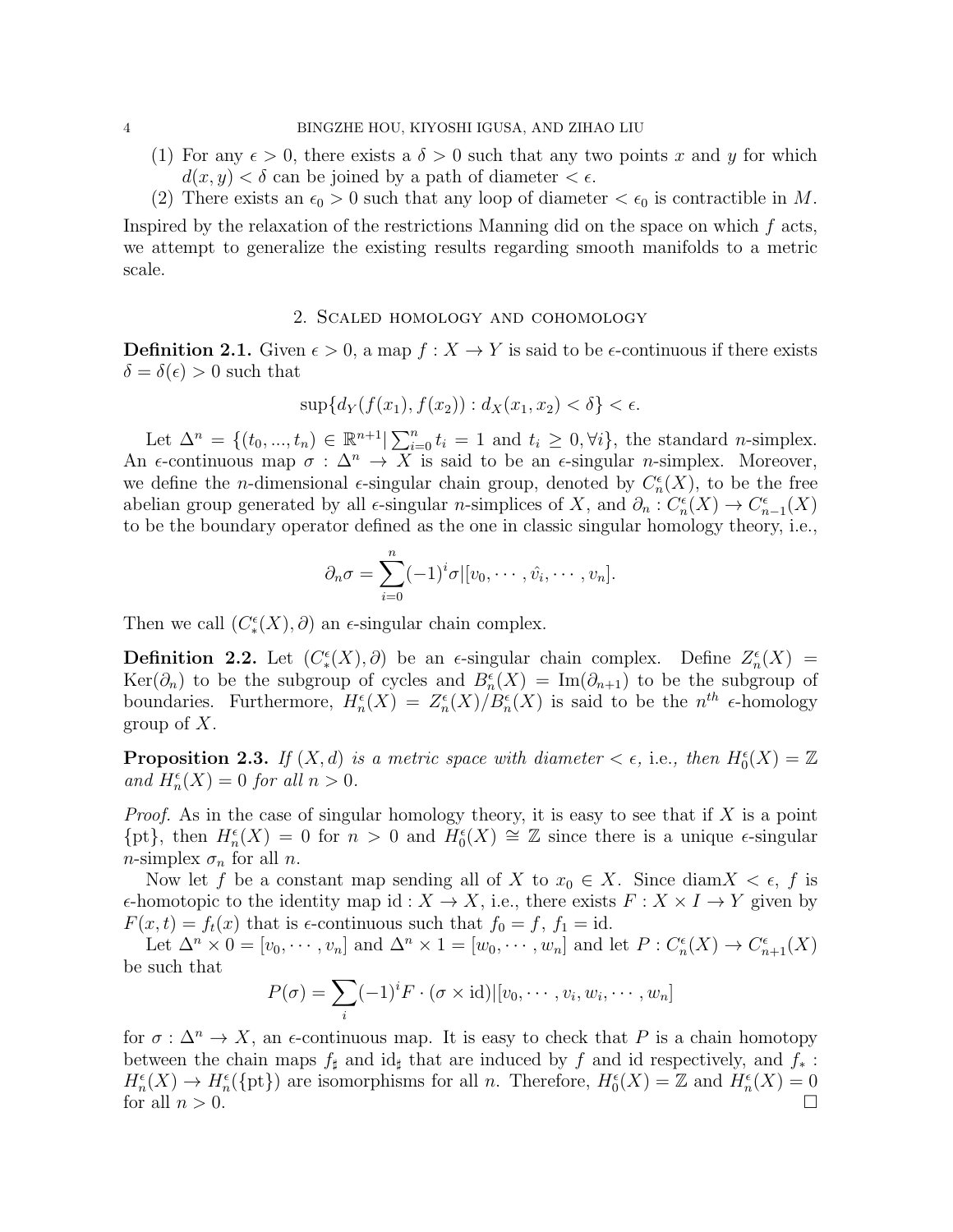Thus, a metric space  $(X, d)$  with  $\epsilon$ -scale can be informally seen as a "locally contractible" space. Like in the singular homology theory, we can define the reduced  $\epsilon$ homology groups  $\tilde{H}_{*}^{\epsilon}(X)$  to be the homology groups of the augmented chain complex

$$
\cdots \longrightarrow C_2^{\epsilon}(X) \xrightarrow{\partial_2} C_1^{\epsilon}(X) \xrightarrow{\partial_1} C_0^{\epsilon}(X) \xrightarrow{\varepsilon} \mathbb{Z} \longrightarrow 0
$$

where  $\varepsilon(\sum_i k_i \sigma_i) = \sum_i k_i$ . It can be easily check that  $H_0^{\epsilon}(X) = \widetilde{H}_0^{\epsilon}(X) \oplus \mathbb{Z}$  and  $H_n^{\epsilon}(X) =$  $H_n^{\epsilon}(X)$  for all  $n > 0$ .

For a subspace  $A \subset X$ , let  $C_n^{\epsilon}(X, A) = C_n^{\epsilon}(X)/C_n^{\epsilon}(A)$ . Then  $\partial : C_n^{\epsilon}(A) \to C_{n-1}^{\epsilon}(A)$ induces a quotient boundary map  $\partial: C_n^{\epsilon}(X, A) \to C_{n-1}^{\epsilon}(X, A)$  and we have  $\partial^2 = 0$ . So we can define the relative  $\epsilon$ -homology group  $H_n^{\epsilon}(X, A) = \text{Ker} \partial / \text{Im} \partial$ .

An interesting object is the limit of  $H_n^{\epsilon}(X)$  as  $\epsilon \to 0^+$ . Note that an *n*-dimensional  $\mu$ -singular simplex is naturally an *n*-dimensional  $\epsilon$ -singular simplex if  $0 < \mu \leq \epsilon$ . Then, let  $\varphi_{\mu\epsilon*}$  be the homomorphism induced by the natural inclusion chain map  $\varphi_{\mu\epsilon}: (C_n^{\mu}(X), \partial) \hookrightarrow (C_n^{\epsilon}(X), \partial)$ . In particular,  $\varphi_{\epsilon\epsilon*}$  is the identity on  $H_n^{\epsilon}(X)$ .

Since  $(\mathbb{R}^+, \leq)$  is a directed partially-ordered set, we obtain an inverse system

$$
((H_n^{\epsilon}(X))_{\epsilon \in \mathbb{R}^+}, (\varphi_{\mu \epsilon *})_{\mu \leq \epsilon \in \mathbb{R}^+}).
$$

Furthermore, we can take the inverse limit

$$
H_n^{lc}(X) = \varprojlim_{\epsilon \in \mathbb{R}^+} ((H_n^{\epsilon}(X))_{\epsilon \in \mathbb{R}^+}, (\varphi_{\mu \epsilon *})_{\mu \le \epsilon \in \mathbb{R}^+})
$$
  
= {  $\overline{[a]} \in \prod_{\epsilon \in \mathbb{R}^+} H_n^{\epsilon}(X) : [a_{\epsilon}] = \varphi_{\mu \epsilon *}([a_{\mu}])$  for all  $\mu \le \epsilon$  in  $\mathbb{R}^+}.$ 

Let  $\{\epsilon_m\}$  be a non-increasing sequence of  $\mathbb{R}^+$  converging to 0. Then we have

$$
\varprojlim_{\epsilon \in \mathbb{R}^+} ((H_n^\epsilon(X))_{\epsilon \in \mathbb{R}^+}, (\varphi_{\mu \epsilon *})_{\mu \leq \epsilon \in \mathbb{R}^+}) \cong \varprojlim ((H_n^{\epsilon_m}(X))_{m=1}^\infty, (\varphi_{\epsilon_k \epsilon_l *})_{l \leq k \in \mathbb{N}}),
$$

since  $\{\epsilon_m\}$  is a cofinal subset of the directed index set  $\mathbb{R}^+$ . We call the inverse limit above the  $n^{th}$  infinitesimal-scaled homology group of X or *lc*-homology group of X (the homology group under infinitesimal scale or the homology group of the "local contractification" of  $X$ ).

The lc-homology group of X is said to be stable if there exists  $\epsilon > 0$  such that for all  $0 < \epsilon_2 \leq \epsilon_1 \leq \epsilon$ ,  $\varphi_{\epsilon_2,\epsilon_1*}$  is an isomorphism, i.e., for any  $0 < \mu \leq \epsilon$ ,  $H_n^{\mu}(X) \cong H_n^{\epsilon}(X)$ . Later we will show that when  $X$  is a Riemannian manifold, its  $lc$ -homology group will be stable.

Actually, here if we let  $\epsilon \to \infty$ , we get a direct system  $((H_n^{\epsilon}(X))_{\epsilon \in \mathbb{R}^+}, (\varphi_{\mu \epsilon *})_{\mu \leq \epsilon \in \mathbb{R}^+}).$ Then we can take the direct limit whose form will be very similar to the coarse homology theory introduced in [6].

To begin with, we check that lc-homology is a functor from category of topological spaces  $\mathcal{M}et^u$  to category of abelian groups  $\mathcal{A}b$ , where  $\mathcal{M}et^u$  denotes the category that has metric spaces as its objects and uniformly continous maps between metric spaces as its morphisms.

**Proposition 2.4.** If  $f : X \rightarrow Y$  is a uniformly continuous map, then f induces a homomorphism  $f_*^{lc}: H_n^{lc}(X) \to H_n^{lc}(Y), \forall n \geq 0.$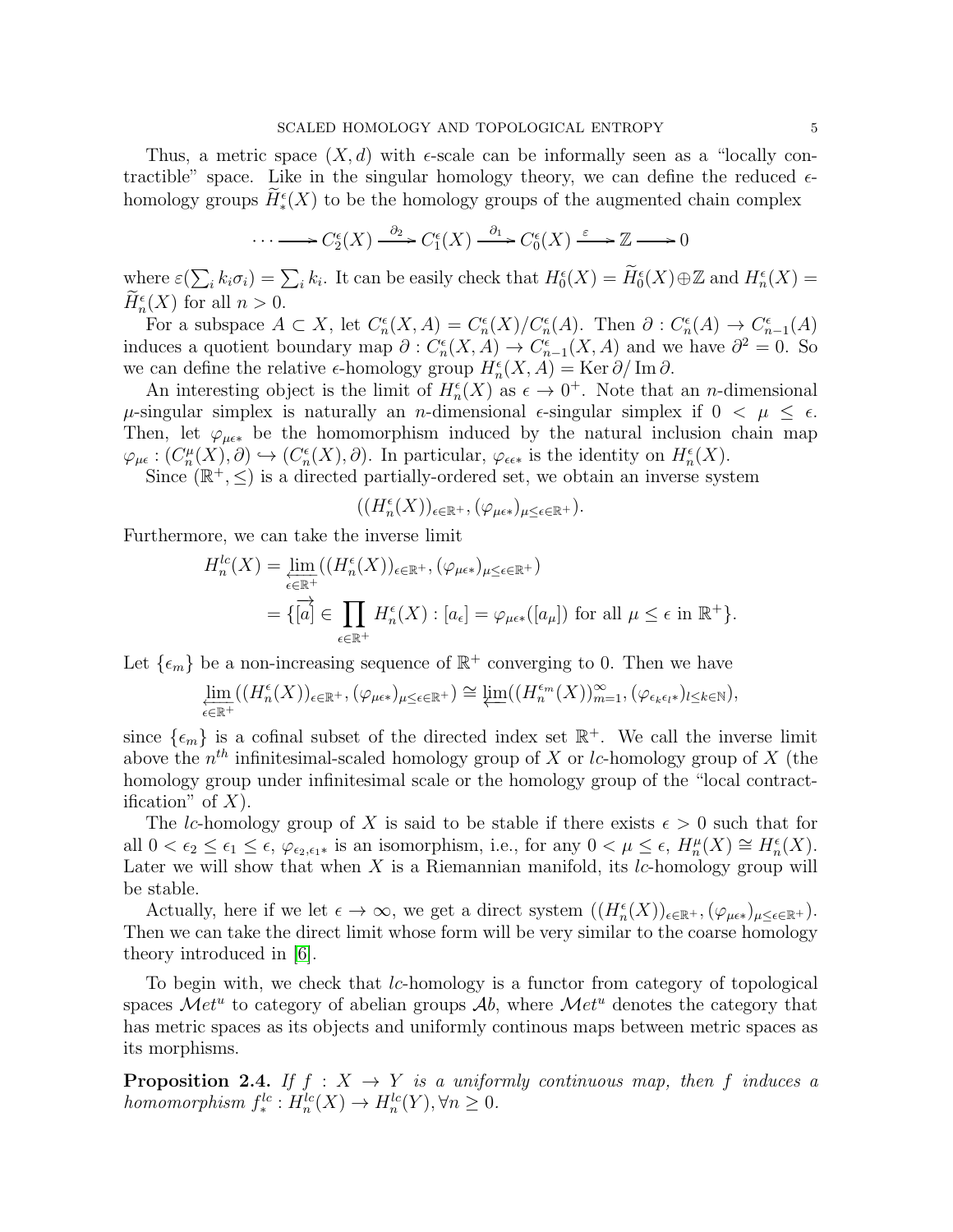Proof. Let  $\sigma : \Delta^n \to X$  be an  $\epsilon$ -continuous map. Composing with f, we get a  $\mu$ continuous map  $f_{\text{H}}^{\epsilon\mu}$  $\psi_{\sharp}^{\epsilon\mu}(\sigma) = f\sigma : \Delta^n \to Y$ , where  $\mu$  is determined by f and  $\sigma$ . In fact, we can choose  $\mu = \inf \{ r > 0 : \text{whenever } d_X(\sigma(v_1), \sigma(v_2)) < \epsilon, d_Y(f(\sigma(v_1)), f(\sigma(v_2))) < r \}.$ Extend  $f_{\text{H}}^{\epsilon\mu}$  $C_n^{\epsilon\mu}: C_n^{\epsilon}(X) \to C_n^{\mu}(Y)$  linearly by  $f_{\sharp}^{\epsilon\mu}$  $\sum_{i=1}^{N} \sum_{i=1}^{N} n_i \sigma_i = \sum_{i=1}^{N} n_i f^{\epsilon \mu}_{\sharp}$  $\int_{\sharp}^{\epsilon\mu}(\sigma_i)$  and we have  $f^{\epsilon\mu}_{\dagger}$  $\hat{\theta}^{\epsilon\mu}_{\sharp}\partial = \hat{\partial} f^{\epsilon\mu}_{\sharp},$  which implies that  $f^{\epsilon\mu}_{\sharp}$  $\psi_{\sharp}^{\epsilon\mu}$  takes cycles to cycles and takes boundaries to boundaries. Hence  $f_{\sharp}$  induces a homomorphism  $f_*^{\epsilon\mu}: H_n^{\epsilon}(X) \to H_n^{\mu}(Y)$ .

Let  $\{\epsilon_n\}$  be a monotonically non-increasing sequence such that  $\lim_{n\to\infty} \epsilon_n = 0$ . For each  $\epsilon_k$ -continuous map  $\varphi : \Delta^n \to X$ , composing with f, we get a corresponding  $\mu_k$ continuous map  $f_{\text{H}}^{\epsilon_k \mu_k}$  $\psi_{\sharp}^{\epsilon_k \mu_k}(\varphi) = f \varphi : \Delta^n \to Y$ , where  $\mu_k = \inf \{ r_k > 0 : \text{if } d_X(\sigma(v_1), \sigma(v_2)) <$  $\epsilon_k, d_Y(f(\sigma(v_1)), f(\sigma(v_2))) < r_k$ . Since f is uniformly continuous,  $\mu_n \to 0$  as  $\epsilon_n \to$ 0. Hence, after taking the inverse limit, we obtain the induced homomorphism  $f_*^{lc}$ :  $H_n^{lc}(X) \to H_n^{lc}$  $(Y).$ 

Naturally, we can define the corresponding  $lc$ -cohomology group of  $X$  in the following ways.

Let G be an abelian group. For the  $\epsilon$ -singular chain complexes

$$
\cdots \longrightarrow C_{n+1}^{\epsilon}(X) \xrightarrow{\partial} C_n^{\epsilon}(X) \xrightarrow{\partial} C_{n-1}^{\epsilon}(X) \longrightarrow \cdots
$$

we apply the Hom( $-, G$ ) functor and obtain the corresponding  $\epsilon$ -singular cochain complex

$$
\cdots \longleftarrow C_{\epsilon}^{n+1}(X;G) \stackrel{\delta}{\longleftarrow} C_{\epsilon}^{n}(X;G) \stackrel{\delta}{\longleftarrow} C_{\epsilon}^{n-1}(X;G) \longleftarrow \cdots
$$

where  $C_{\epsilon}^n(X;G) = \text{Hom}(C_n^{\epsilon}(X);G)$  and  $\delta = \partial^* : C_{\epsilon}^n(X;G) \to C_{\epsilon}^{n+1}(X;G)$  sending  $\varphi \in C_{\epsilon}^{n}(X;G)$  to  $\varphi \partial \in C_{\epsilon}^{n+1}(X;G)$ . Then we can define the  $\epsilon$ -singular cohomology group

$$
H_{\epsilon}^{n}(X;G) = \operatorname{Ker} \delta / \operatorname{Im} \delta.
$$

Let  $i_{\mu\epsilon}^*: H_{\epsilon}^n(X;G) \to H_{\mu}^n(X;G)$  be the homomorphism induced by the natural inclusion  $i_{\mu\epsilon}: C_n^{\mu}(X) \hookrightarrow C_n^{\epsilon}(X)$  and we obtain a direct system  $((H^n_{\epsilon}(X))_{\epsilon \in \mathbb{R}^+}, (i_{\mu\epsilon}^*)_{\mu \leq \epsilon \in \mathbb{R}^+})$ . Then we can take the direct limit

$$
H_{lc}^n(X) = \lim_{\epsilon \in \mathbb{R}^+} ((H_{\epsilon}^n(X))_{\epsilon \in \mathbb{R}^+}, (i_{\mu\epsilon}^*)_{\mu \le \epsilon \in \mathbb{R}^+}) = \bigoplus_{\epsilon \in \mathbb{R}^+} H_{\epsilon}^n(X)/S
$$

where S is generated by  $\{q_\mu i^*_{\mu\epsilon}([\varphi_\epsilon]) - q_\epsilon[\varphi_\epsilon] : [\varphi_\epsilon] \in H^n_\epsilon(X), q_\epsilon$  is the embedding :  $H^n_{\epsilon}(X) \hookrightarrow \tilde{\bigoplus}$ ǫ∈R<sup>+</sup>  $H^n_{\epsilon}(X)\}.$ 

Next, we will check whether the lc-homology satisfies the Eilenberg-Steenrod axioms of homology theory. Obviously, the *lc*-homology theory satisfies the dimension axiom.

**Theorem 2.5** (Dimension Axiom).  $H_n^{lc}(\{pt\}) = 0$  for all  $n > 0$ .

**Theorem 2.6** (Homotopy Axiom). Let  $f, g: X \to Y$  be two uniformly continuous maps. If f and g are uniformly homotopic, i.e., there is a family of uniformly continuous maps  $f_t: X \to Y, t \in [0,1]$  such that  $f_0 = f$ ,  $g_0 = g$  and the associated map F:  $X \times [0,1] \rightarrow Y$  given by  $F(x,t) = f_t(x)$  is uniformly continuous, then  $f_*^{lc} = g_*^{lc}$ :  $H_n^{lc}(X) \to H_n^{lc}(Y), \forall n \geq 0.$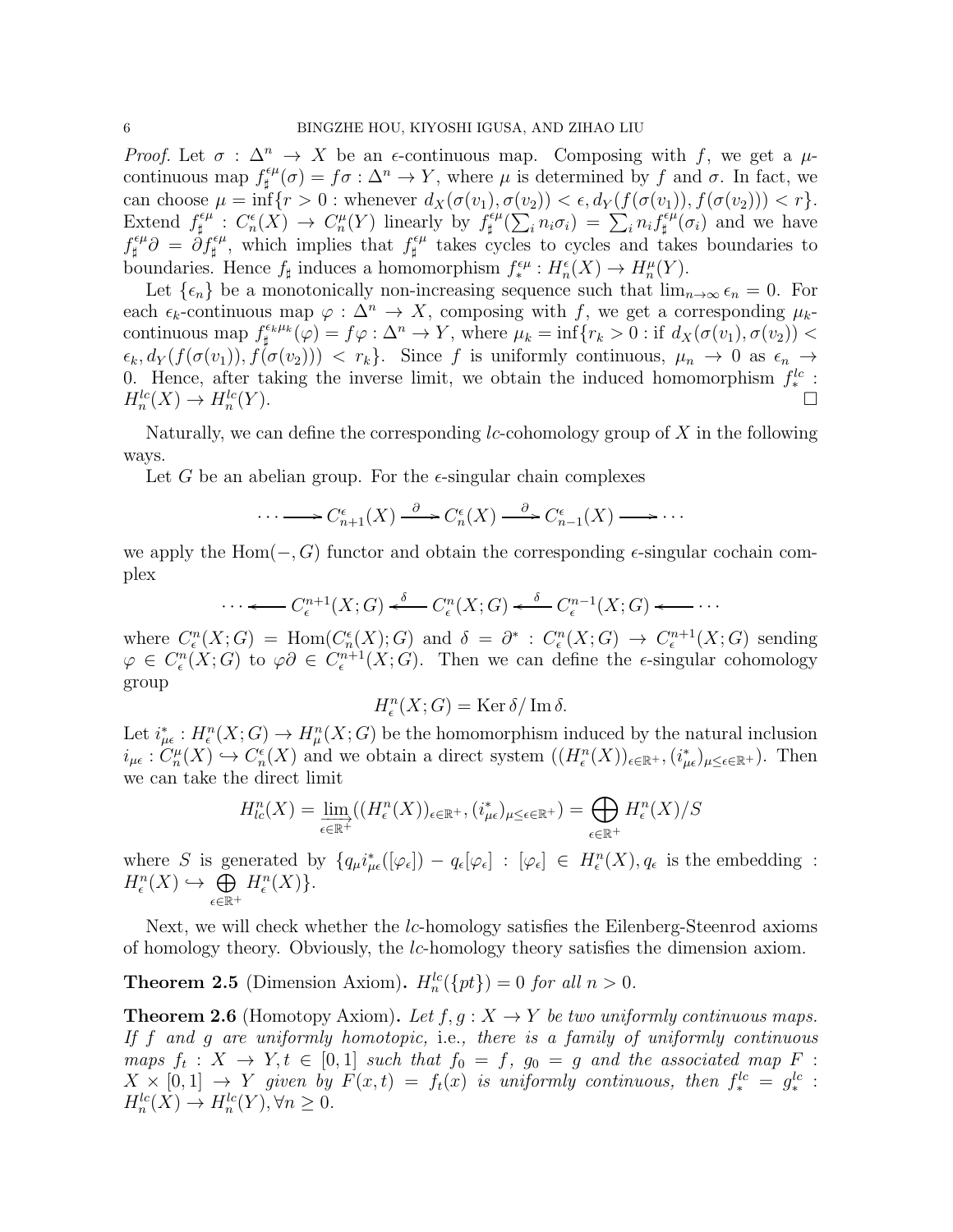*Proof.* Let  $\{\epsilon_n\}$  be a non-increasing sequence of  $\mathbb{R}^+$  with  $\lim_{n\to\infty} \epsilon_n = 0$ . and we can take

$$
H_n^{lc}(X) = \varprojlim \left( (H_n^{\epsilon_m}(X))_{m=1}^{\infty}, (\varphi_{\epsilon_k, \epsilon_l *})_{l \le k \in \mathbb{N}} \right)
$$
  
=  $\{ \overline{[a]} \in \prod_{m=1}^{\infty} H_n^{\epsilon_m}(X) : [a_{\epsilon_l}] = \varphi_{\epsilon_k, \epsilon_l *}([a_{\epsilon_k}]) \text{ for all } l \le k \in \mathbb{N} \}.$ 

Then, we have

$$
f_*^{lc}(\overrightarrow{[a]}) = \{ [\overrightarrow{f(a)}] : [f(a_{\epsilon_l})] = \varphi_{\mu_k, \mu_l * }([f(a_{\epsilon_k})]) \text{ for all } l \le k \in \mathbb{N} \} \text{ and}
$$

$$
g_*^{lc}(\overrightarrow{[a]}) = \{ [\overrightarrow{g(a)}] : [g(a_{\epsilon_l})] = \varphi_{\omega_k, \omega_l * }([g(a_{\epsilon_k})]) \text{ for all } l \le k \in \mathbb{N} \},
$$

where an  $\epsilon_*$ -continuous map composed with f and g will be a  $\mu_*$ -continuous map and an  $\omega_*$ -continuous map respectively. Since a  $\mu_k$ -continuous map is naturally an  $\omega_k$ -continuous map if  $\mu_k \leq \omega_k$ , without loss of generality, we can assume  $\mu_* = \omega_*$ .

Next, given a homotopy  $F: X \times I \to Y$  from f to g with associated maps uniformly continuous and an  $\epsilon_k$ -singular simplex  $\sigma : \Delta^n \to X$ , we can form the composition  $F \cdot (\sigma \times id) : \Delta^n \times I \to X \times I \to Y$  with associated maps  $\theta_k$ -continuous. As in the case of singular homology theory, we can construct a *prism operator* which cuts  $\Delta^n \times I$  into a sum of  $(n + 1)$ -simplices in  $\Delta^n \times I$  by

$$
P(\sigma) = \sum_{i=0}^{n} (-1)^{i} F \cdot (\sigma \times \text{id})|_{[v_0, \dots, v_i, w_i, \dots, w_n]}
$$

where  $\Delta^n \times 0 = [v_0, \dots, v_n]$  and  $\Delta^n \times 1 = [w_0, \dots, w_n]$ . Then  $P(\sigma) \in C_{n+1}^{\theta_k}(Y)$ . Pick  $\tau_k = \max\{\mu_k, \theta_k\}$  and we have  $P(\sigma), g_\sharp - f_\sharp - P\partial \in C_{n+1}^{\tau_k}(Y)$ . As we did in singular homology theory,

$$
\partial P(\sigma) = g_{\sharp}(\sigma) - f_{\sharp}(\sigma) - P\partial(\sigma).
$$

Hence, f and g induce the same homomorphism  $f_* = g_* : H_n^{\epsilon_k}(X) \to H_n^{\tau_k}(Y), k =$ 1, 2,  $\cdots$  By taking the inverse limit,  $f_*^{lc} = g_*^{\overline{l}c}$ :  $H_n^{lc}(X) \to H_n^{lc}(Y)$ ,  $\forall n \geq 0$ .

**Corollary 2.7.** The maps  $f_*^{lc}: H_n^{lc}(X) \rightarrow H_n^{lc}(Y)$  induced by a uniform homotopy equivalence  $f: X \to Y$  are isomorphisms for all n. In particular, if X is compact and contractible, then  $\overline{H}_n^{lc}(X) = 0$  for any n.

Remark 2.8. Actually, we cannot simply omit the restriction "uniformly homotopic". Indeed, let  $p \in S^1$  and consider a space  $S^1 \setminus \{p\}$ . If  $\epsilon$  is sufficiently small, then we cannot distinguish between  $C_n(S^1)$  and  $C_n^{\epsilon}(S^1 \setminus \{p\})$ . Naturally, we have  $H_n(S^1) \cong H_n^{\epsilon}(S^1 \setminus \{p\})$ (we will give a rigorous proof later in this section) since  $B(p, \frac{1}{2} \epsilon) \setminus \{p\}$  is contractible under the " $\epsilon$ -scale" and can be regarded as a point. By taking inverse limit, we have  $H_1^{lc}(S^1 \setminus \{p\}) = \mathbb{Z}$ , even though  $S^1 \setminus \{p\}$  is obviously contractible. The reason for this is that the homotopy map connecting the retraction of  $S^1 \setminus \{p\}$  to a point and the identity map is not uniformly continuous.

**Theorem 2.9** (Excision Axiom). Let Z and A be two subspaces of X such that the closure of Z is contained in the interior of A, i.e.,  $\bar{Z} \subseteq A$  and  $dist(\bar{Z}, \partial A) > 0$ . Then the inclusion map  $i:(X - Z, A - Z) \rightarrow (X, A)$  induces an isomorphism  $i_*^{lc}: H_n^{lc}(X - A)$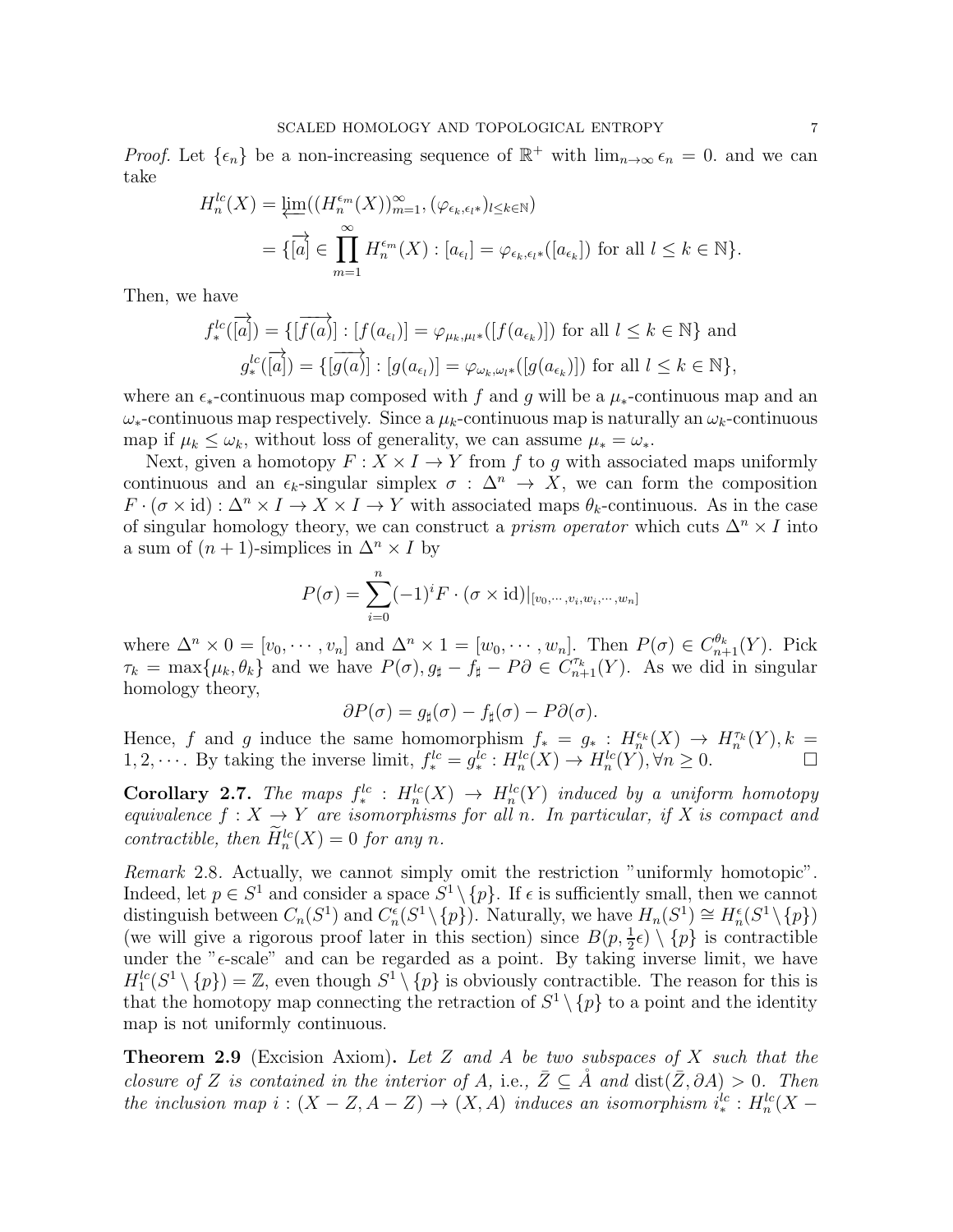$(Z, A - Z) \to H_n^{lc}(X, A)$  for all n. Equivalently, for subspaces  $A, B \subseteq X$  with  $X = \AA \cup \overset{\circ}{B}$ , the inclusion  $(B, A \cap B) \hookrightarrow (X, A)$  induces isomorphisms  $H_n^{lc}(B, A \cap B) \to H_n^{lc}(X, A)$ for all n.

*Proof.* For the cover  $\{A, B\}$  with  $X = A \cup B$ , pick  $0 < \epsilon < \text{dist}(\bar{Z}, \partial A)$  and denote  $C_n^{\epsilon{A,B}}(X)$  by  $C_n^{\epsilon}(A+B)$ , the formal sums of chains in A and chains in B. As we do for singular homology theory, by barycentric subdivision of chains, we can construct a chain map  $S: C_n^{\epsilon}(X) \to C_n^{\epsilon}(X)$  and a chain homotopy  $T: C_n^{\epsilon}(X) \to C_{n+1}^{\epsilon}(X)$ , s.t.

$$
\partial T + T\partial = \mathrm{id} - S.
$$

In addition, for the cover A, B of X and any  $\epsilon$ -simplex  $\sigma : \Delta^n \to X$ , there exists  $m \in \mathbb{N}$ , s.t.  $S^m \sigma \in C_n^{\epsilon{A,B}}(X)$  since  $dist(A \cap B) > \epsilon$ . It will follow that S, T restrict to maps on  $C_n^{\epsilon{A,B}}(X)$ . Let  $D_m = \sum_{0 \le i < m} TS^i$  and it satisfies

$$
\partial D_m + D_m \partial = \text{id} - S^m.
$$

Hence the iterate  $S<sup>m</sup>$  is chain homotopic to id.

Then the inclusion  $C_n^{\epsilon}(A + B)/C_n^{\epsilon}(A) \hookrightarrow C_n^{\epsilon}(X)/C_n^{\epsilon}(A)$  induces an isomorphism on homology. In addition, we have a natural isomorphism  $C_n^{\epsilon}(B)/C_n^{\epsilon}(A \cap B) \to C_n^{\epsilon}(A +$  $B/C_n^{\epsilon}(A)$  since both sides are free abelian groups generated by the  $\epsilon$ -singular *n*-simplices in  $B$  that are not contained in  $A$ . Composing these two isomorphisms on homology, we get  $H_n^{\epsilon}(B, A \cap B) \cong H_n^{\epsilon}(X, A)$  for all n. By taking the inverse limit,  $H_n^{lc}(B, A \cap B) \cong$  $H_n^{lc}$  $(X, A)$ .

As a corollary of excision theorem, we naturally have:

**Theorem 2.10** (Refined Additivity Axiom). Let  $X = \bigsqcup$ λ∈Λ  $X_{\lambda}$ . If there exists  $\epsilon > 0$  such that for any  $k, \lambda \in \Lambda$ ,  $dist(X_k, X_\lambda) > \epsilon$ , then  $H_n^{lc}(X) \cong \bigoplus$ λ∈Λ  $H_n^{lc}(X_\lambda)$  for all n.

Example 2.11.  $X = \{\frac{1}{2}$  $\frac{1}{2^k}; k = 0, 1, 2, \cdots\} \cup \{0\}.$ 

Take  $\epsilon_k = 1/2^{k+1}$ . For a fixed  $\epsilon_k$ ,  $H_0^{\epsilon_k}(X)$  is the free abelian group generated by elements of X that are  $\geq 1/2^{k+1}$  and  $\{0\}$ , i.e., elements of  $H_0^{\epsilon_k}(X)$  are given by  $(a_0, a_1, \dots, a_{k+2}) \in \mathbb{Z}^{k+3}$ . Hence the inverse limit of  $(H_0^{\epsilon_k}(X))_{n \in \mathbb{N}}$  is  $H_0^{lc}(X) = \mathbb{Z}^{|X|}$ , the direct product of  $\mathbb{Z}$ , where  $|X|$  denotes the cardinality of X.

Next, for  $\epsilon_k$ , X can be written as  $X = X_1^{(k)}$  $X_1^{(k)} \bigsqcup X_2^{(k)}$  with

$$
X_1^{(k)} = \{0, 1, \frac{1}{2}, \cdots, \frac{1}{2^k}\}, X_2^{(k)} = \{\frac{1}{2^{k+1}}, \frac{1}{2^{k+2}}, \cdots\}
$$

and for  $n \geq 1$ ,  $H_n^{\epsilon_k}(X) \cong H_n^{\epsilon_k}(X_1^{(k)})$  $H_n^{\epsilon_k}(X_2^{(k)})\oplus H_n^{\epsilon_k}(X_2^{(k)})$  $2^{(\kappa)}$ ). By dimension axiom,

$$
H_n^{\epsilon_k}(X_n^{(k)}) \cong H_n^{\epsilon_k}(\{0\}) \oplus H_n^{\epsilon_k}(\{1\}) \oplus \cdots \oplus H_n^{\epsilon_k}(\{\frac{1}{2^k}\}) = 0.
$$

Since the diameter of  $X_2^{(k)}$  $\mathcal{L}_2^{(k)}$  is less than  $\epsilon_k$ , by proposition 2.3,  $H_n^{\epsilon_k}(X_2^{(k)})$  $2^{(\kappa)}$  = 0. Therefore,  $H_n^{\epsilon_k}(X) = 0$  holds for all  $\epsilon_k$  and by taking the inverse limit,  $H_n^{lc}(X) = 0$  for  $n \geq 1$ .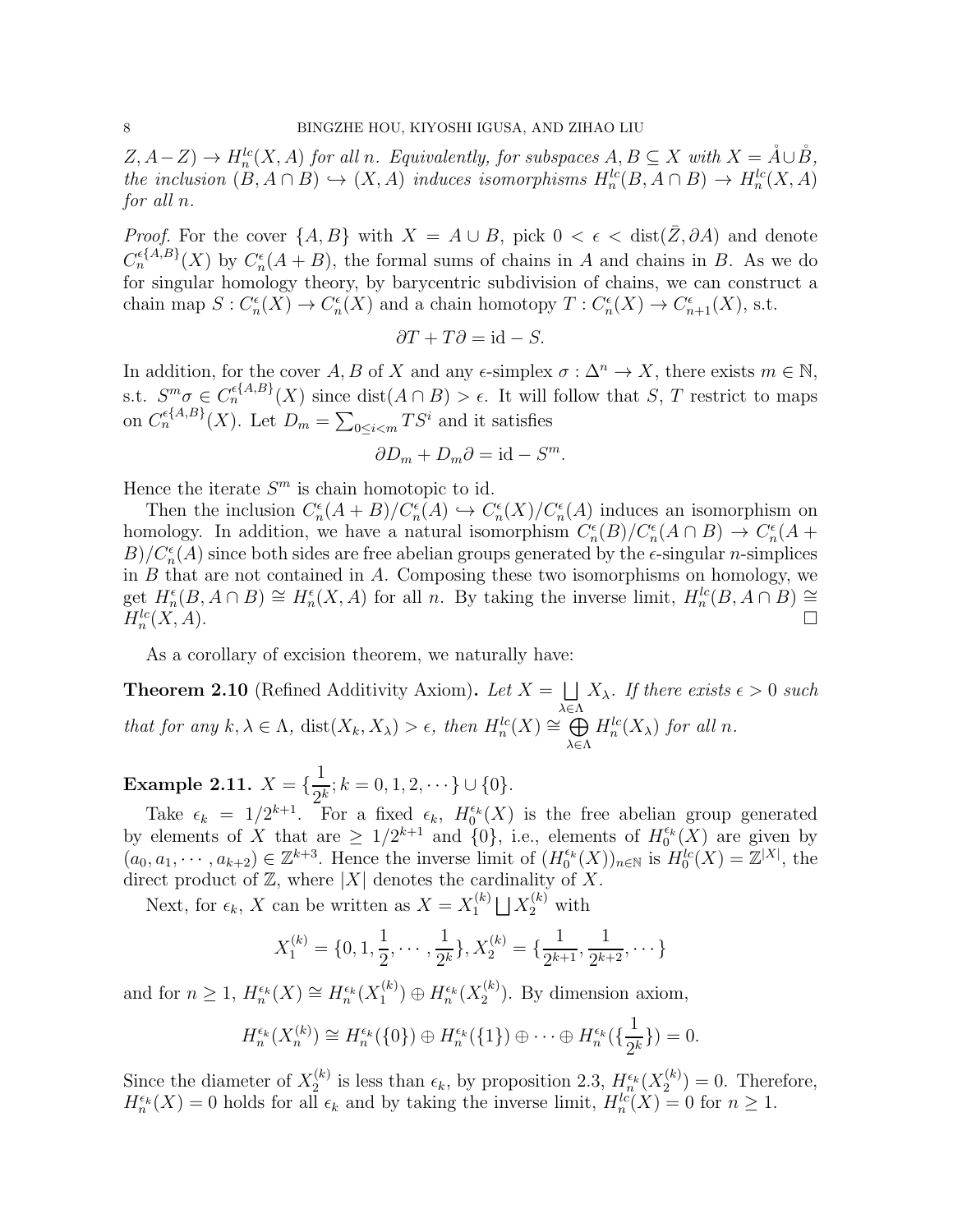Consider the commutative diagram

$$
0 \longrightarrow C_n^{\epsilon}(A) \xrightarrow{i_{\epsilon}} C_n^{\epsilon}(X) \xrightarrow{j_{\epsilon}} C_n^{\epsilon}(X, A) \longrightarrow 0
$$
  

$$
\downarrow \partial
$$
  

$$
0 \longrightarrow C_{n-1}^{\epsilon}(A) \xrightarrow{i_{\epsilon}} C_{n-1}^{\epsilon}(X) \xrightarrow{j_{\epsilon}} C_{n-1}^{\epsilon}(X, A) \longrightarrow 0
$$

where  $i_{\epsilon}$  is inclusion and  $j_{\epsilon}$  is the quotient map. By Snake Lemma, we obtain an induced long exact sequence in  $\epsilon$ -homology:

$$
\cdots \longrightarrow H_n^{\epsilon}(A) \xrightarrow{i_{\epsilon^*}} H_n^{\epsilon}(X) \xrightarrow{j_{\epsilon^*}} H_n^{\epsilon}(X, A) \xrightarrow{\partial_{\epsilon}} H_{n-1}^{\epsilon}(A) \longrightarrow \cdots
$$

Then we have the following proposition.

**Proposition 2.12.** Let A be a subspace of X. Then we have  $H_n^{lc}(A) \cong H_n^{lc}(\overline{A})$  for all  $n$ .

*Proof.* First we claim that for any  $\epsilon > 0$ ,  $H_n^{\epsilon}(A) \cong H_n^{\epsilon}(\overline{A})$ . Indeed, by the long exact sequence in  $\epsilon$ -homology

$$
\cdots \longrightarrow H_{n+1}^{\epsilon}(\bar{A}, A) \xrightarrow{\partial_{\epsilon}} H_n^{\epsilon}(A) \xrightarrow{i_{\epsilon *}} H_n^{\epsilon}(\bar{A}) \xrightarrow{j_{\epsilon *}} H_n^{\epsilon}(\bar{A}, A) \longrightarrow \cdots
$$

it suffices to show that  $H_n^{\epsilon}(\bar{A}, A) = 0$  for all n.

Let  $[\alpha] \in H_n^{\epsilon}(\overline{A}, A)$  where  $\alpha \in C_n^{\epsilon}(\overline{A})$  and  $\partial \alpha \in C_{n-1}^{\epsilon}(A)$ . Write  $\alpha = \sum_{i=1}^{k} n_i \alpha_i$  where  $\alpha_i : \Delta^n \to \overline{A}$  is  $\epsilon$ -continuous. For each  $\alpha_i$ ,  $\exists \delta_i > 0$ , s.t.  $\omega_i = \sup \{ d(\alpha_i(x_1), \alpha_i(x_2)) :$  $d(x_1, x_2) < \delta_i$  <  $\epsilon$ . By definition,

$$
\partial \alpha = \sum_{i=1}^{k} \sum_{j=0}^{n} n_i \alpha_i |[v_0, \cdots, \hat{v_j}, \cdots, v_n]
$$

which is a formal sum of  $\epsilon$ -continuous maps. Hence the restrictions of  $\alpha_i : \Delta^n \to \overline{A}$  to the faces of  $\Delta^n$  consist of  $\epsilon$ -continuous maps whose images are contained in either  $\bar{A}$  or A, and in the formal sum of  $\partial \alpha$ , all of those  $\epsilon$ -continuous maps whose images intersect ∂A are cancelled.

Then, we construct  $\beta_i : \Delta^n \times I \to \overline{A}$  by

$$
\beta_i(\sum_{\substack{l=0 \ l \neq j}}^n \lambda_l v_l, t) \equiv \alpha_i(\sum_{\substack{l=0 \ l \neq j}}^n \lambda_l v_l)
$$

where  $\sum_{\substack{l=0 \ l \neq j}}^{n} \lambda_l = 1$  for  $j = 0, 1, \cdots, n$  and

$$
\beta_i(\sum_{l=0}^n \lambda_l v_l, 0) = \alpha_i(\sum_{l=0}^n \lambda_l v_l)
$$

where  $\sum_{l=0}^{n} \lambda_l = 1$ .

Moreover, for other points  $(x, t) \in \Delta^n \times I$ , if  $\alpha_i(x) \in A$ , then we let  $\beta_i(x, t) = \alpha_i(x)$ . On the other hand, if  $\alpha_i(x) \notin A$ , we do a perturbation for  $\alpha_i(x)$  under the scale of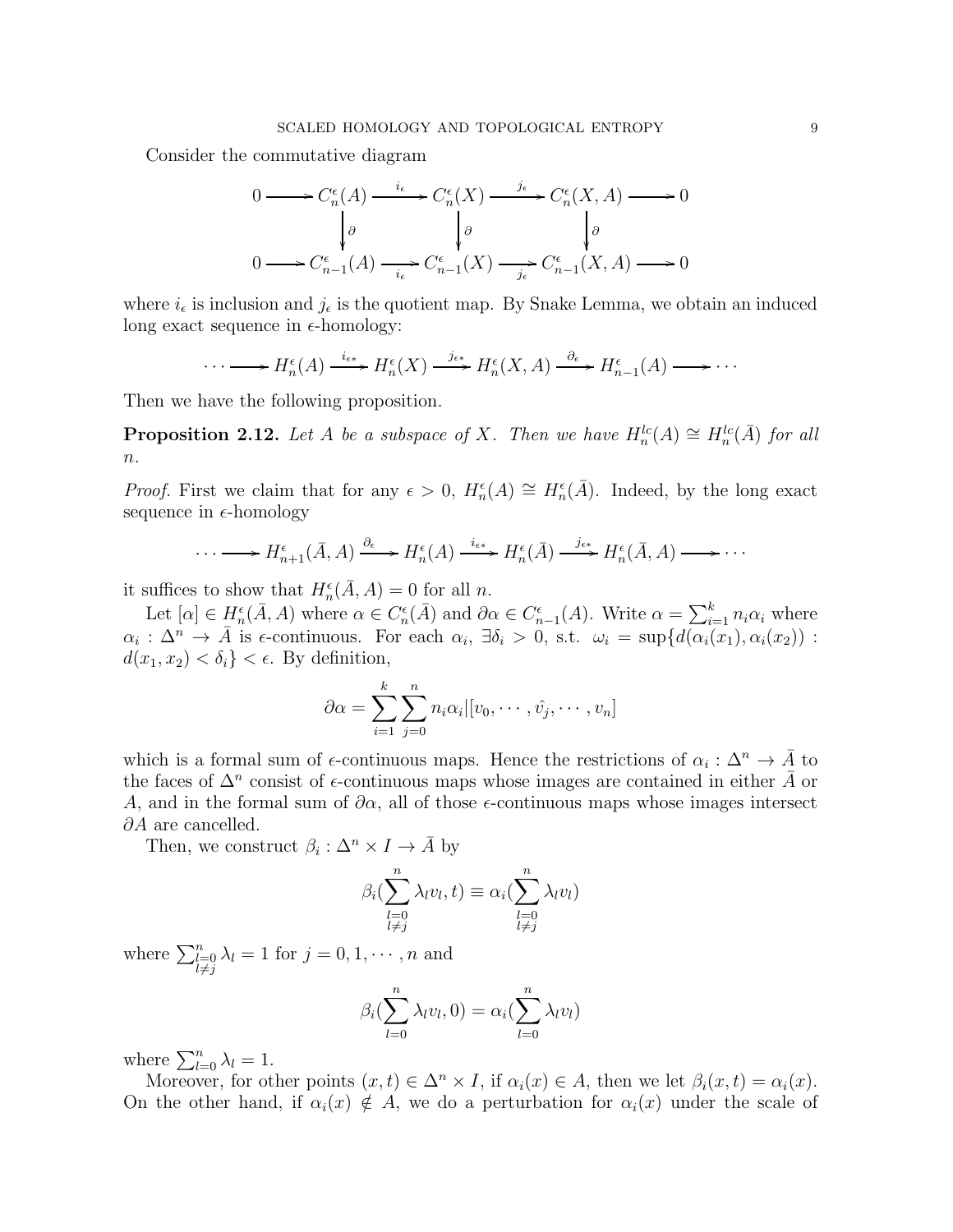$(\epsilon - \omega_i)/3$  and we obtain  $\tilde{\alpha}_i(x)$ . Then we let  $\beta_i(x,t) = \tilde{\alpha}_i(x)$ . Clearly,  $\beta_i$  is still  $\epsilon$ continuous and since  $\Delta^n \times I$  is a simplicial complex,  $\beta_i$  can be seen as a formal sum of  $\epsilon$ -singular n + 1-simplices. Let  $\beta = \sum_{i=1}^{k} n_i \beta_i \in C_{n+1}^{\epsilon}(\bar{A})$ . Then  $\partial \beta - \alpha \in C_n^{\epsilon}(A)$ . So  $[\alpha] = 0$  in  $H_n^{\epsilon}(\overline{A}, A)$  and  $H_n^{\epsilon}(A) \cong H_n^{\epsilon}(\overline{A})$  for  $\forall \epsilon > 0$ .

Finally, by taking the inverse limit,  $H_n^{lc}(A) \cong H_n^{lc}(\overline{A})$  for all n.

But unfortunately, the inverse limit functor preserving left exactness is still not exact in our case.

**Example 2.13.** Let A be the set of positive integers and let X be the set of all  $n + \frac{i}{n}$ n where  $i, n$  are integers with  $0 \leq i \leq n$ , i.e.,

$$
X = \{1, 2, 2\frac{1}{2}, 3, 3\frac{1}{3}, 3\frac{2}{3}, 4, 4\frac{1}{4}, 4\frac{1}{2}, 4\frac{3}{4}, 5, 5\frac{1}{5}, \cdots\}
$$

Consider the short exact sequence

$$
0 \longrightarrow \text{Ker } i_{\epsilon *} \longrightarrow H_0^{\epsilon}(A) \longrightarrow \text{Im } i_{\epsilon *} \longrightarrow 0
$$

where  $H_0^{\epsilon}(A)$  is the same for all  $0 < \epsilon < 1$ , which is the direct sum of countably infinitely many copies of  $\mathbb Z$  and  $H_0^{\epsilon}(X)$  is a finitely generated abelian group. Without loss of generality, take  $\epsilon_n = 1/n$ . Then elements of  $i_{\epsilon_n *} (H_0^{\epsilon_n}(A)) \subset H_0^{\epsilon_n}(X)$  are given by a sequence of integers  $(a_0, a_1, \dots, a_n)$ , i.e.,  $i_{\epsilon_n *} (H_0^{\epsilon_n}(A))$  is generated by only n generators.

Let  $([a]_{\epsilon_n}) \in \varprojlim \mathrm{Im}(i_{\epsilon_n}),$  which can be written as

$$
((a_1, a_2), (a_1, a_2, a_3), \cdots, (a_1, a_2, \cdots, a_m), \cdots)
$$

and can have countably infinite length (the number of nonzero coefficients). But the element of  $\varprojlim H_0^{\epsilon_n}(A)$  can be characterized by the element of the direct sum of countably infinitely many copies of  $Z$ , so its length can only be finite. Therefore, there is no element of  $H_0^{lc}(A)$  that can go to the elements with infinitely many nonzero coordinates in  $\lim_{\epsilon \to \infty} \text{Im } i_{\epsilon_n *}$ , i.e.,  $H_0^{lc}(A) \to \lim_{\epsilon \to \infty} \text{Im } i_{\epsilon_n *}$  is not surjective and we fail to show the exactness at  $H_0^{\epsilon}(X)$ .

Furthermore, we can give a counterexample showing that the  $lc$ -homology doesn't satisfy the exactness axiom.

**Example 2.14.** Let B be the set of all  $n + \frac{i}{n}$  where i, n are integers with  $0 \le i \le n$ , i.e.,

> $B = \{1, 2, 2\frac{1}{2}\}$  $\frac{1}{2}$ , 3, 3 $\frac{1}{3}$  $\frac{1}{3}$ ,  $3\frac{2}{3}$  $\frac{2}{3}$ , 4, 4 $\frac{1}{4}$  $\frac{1}{4}$ ,  $4\frac{1}{2}$  $\frac{1}{2}, 4\frac{3}{4}$  $\frac{3}{4}$ , 5,  $5\frac{1}{5}$  $\frac{1}{5}, \cdots \}.$

Take  $\epsilon_n$  to be such that  $1/n < \epsilon_n \leq 1/(n-1)$ . Clearly,  $H_0^{\epsilon_n}(B)$  is the free abelian group generated by the elements of B which are  $\leq n$ . For instance, for  $n = 3$ ,  $H_0^{\epsilon_3}(B) = \mathbb{Z}^4$ , which is freely generated by  $\{[1], [2], [2.5], [3] = [3\frac{1}{3}] = [3\frac{2}{3}]\}.$  Thus, elements of  $H_0^{\epsilon_3}(B)$ are given by the set of tuples  $\{(a_1, a_2, a_{5/2}, a_3) \in \mathbb{Z}^4\}$ . Add a "dummy variable"  $a_0 =$  $-(a_1 + a_2 + a_{5/2} + a_3)$  and we obtain a sequence of five integers  $(a_0, a_1, a_2, a_{5/2}, a_3)$  whose sum is 0.

Take  $B_+ = B \coprod \{0\}$ . Then the inverse limit of  $(H_0^{\epsilon_n})_{n \in \mathbb{N}}$  is  $H_0^{lc}(B) = \mathbb{Z}^{|B_+|}$ , the set of all infinite sequences of integers  $(a_0, a_1, a_2, a_{5/2}, \dots)$  indexed by the elements of  $B_+$ .

Let  $A = B \times \{0,1\} = B \coprod B$ , the disjoint union of two copies of B with distance  $> \epsilon_n$ . Then  $H_0^{lc}(A) = H_0^{lc}(B) \oplus H_0^{lc}(B)$  whose elements are given by pairs of infinite sequences of integers  $((a_0, a_1, a_2, a_{5/2}, \ldots), (b_0, b_1, b_2, b_{5/2}, \ldots)).$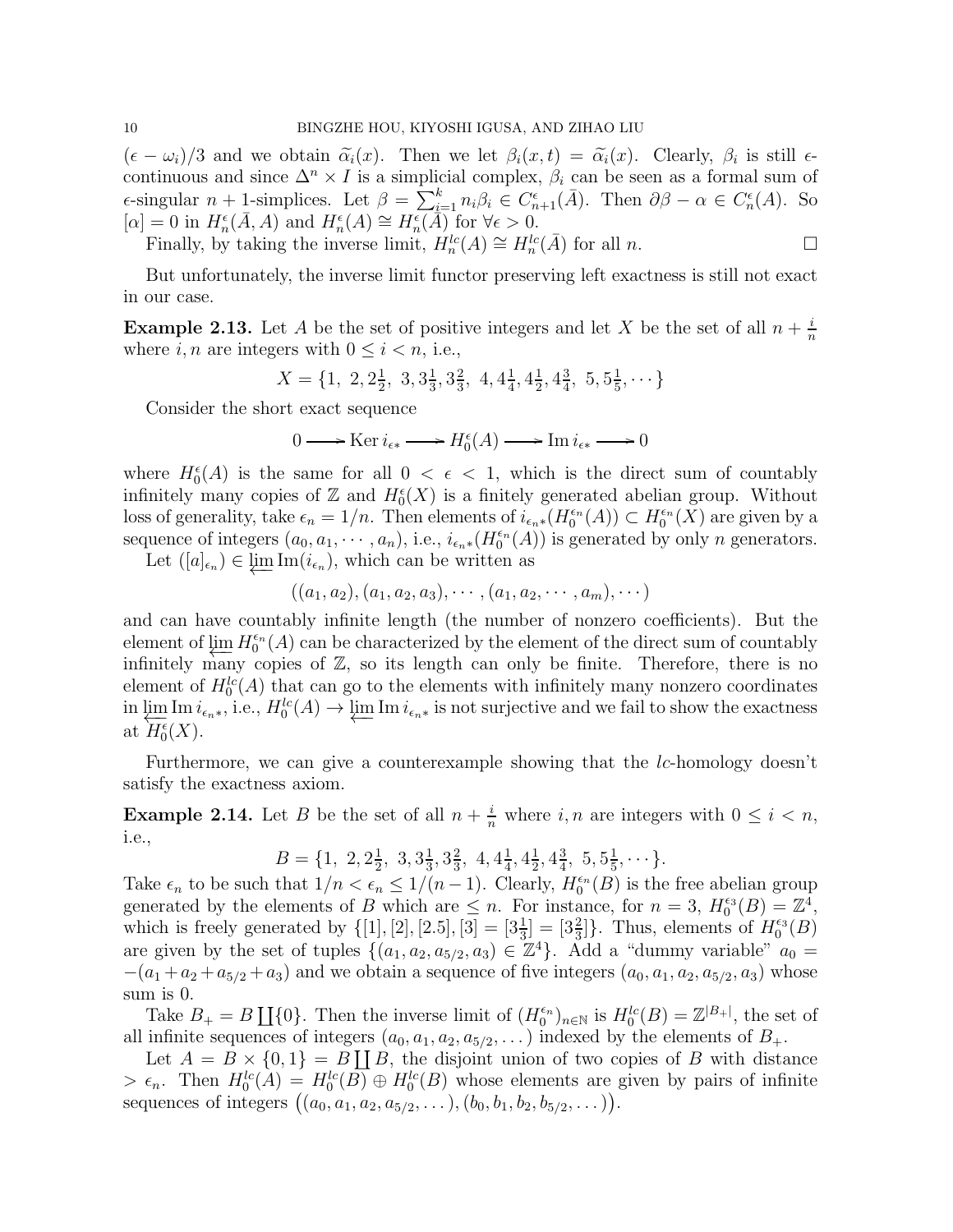Take  $X = A \cup \{1, 2, \dots\} \times I$ . For any  $\epsilon < 1$ ,  $H_1^{\epsilon}(X, A)$  is the free abelian group generated by the set of vertical line segments in  $X$ , which is the direct sum of countable copies of Z. Therefore,  $H_1^{\epsilon}(X, A) \cong H_1^{lc}(X, A)$  and elements in  $H_1^{lc}(X, A)$  can only have finite nonzero coefficients.

Note that the homomorphism  $H_0^{lc}(A) \to H_0^{lc}(X)$  adds together the coefficients  $a_n, b_n$ for all integers n, so the kernel consists of all pairs of infinite sequence  $(a_*, b_*)$  such that  $a_k + b_k = 0$  for all integers k and  $a_x = b_x = 0$  for all  $x \in B$  that are not integers. So the kernel of  $H_0^{lc}(A) \to H_0^{lc}(X)$  is a product of infinitely many copies of  $\mathbb{Z}$ , i.e., it can have countably infinite nonzero coefficients that cannot be the image of  $H_1^{lc}(X, A)$ .

Therefore, the sequence

$$
\cdots \longrightarrow H_1^{lc}(X, A) \longrightarrow H_0^{lc}(A) \longrightarrow H_0^{lc}(X)
$$

is not exact at  $H_0^{lc}(A)$ .

Remark 2.15. However, *lc*-cohomology satisfies the exactness axiom. Indeed, the *lc*cohomology sequence

$$
\cdots \longrightarrow H_{lc}^n(X) \longrightarrow H_{lc}^n(A) \longrightarrow H_{lc}^{n+1}(X, A) \longrightarrow H_{lc}^{n+1}(X) \longrightarrow \cdots
$$

with any coefficients is exact since it is the direct limit of the exact sequences

$$
\cdots \longrightarrow H^n_{\epsilon}(X) \longrightarrow H^n_{\epsilon}(A) \longrightarrow H^{n+1}_{\epsilon}(X, A) \longrightarrow H^{n+1}_{\epsilon}(X) \longrightarrow \cdots
$$

and the direct limit serves as an exact functor.

In particular, for our counterexample, the lc-cohomologies are all countably generated since they are countable direct limits of countably generated groups.

Therefore, the Universal Coefficient Theorem does not hold for *lc*-cohomology theory in general.

To end up this section, we will show the equivalence of *lc*-homology and singular homology in one special case.

**Theorem 2.16.** Let  $(X, d)$  be a compact n-dimensional manifold endowed with a Riemannian structure. Then the homomorphisms  $H_n(X) \to H_n^{lc}(X)$  are isomorphisms for all n.

*Proof.* Since X is a Riemannian manifold, by Theorem 5.1 in [\[2\]](#page-14-2), every point has a geodesically convex neighborhood. So for any  $x \in X$ , there exists  $\epsilon_x > 0$  such that  $B(x, \epsilon_x) \cong \mathbb{R}^n$  and  $X = \bigcup_{x \in X} B(x, \epsilon_x)$ . By compactnesss, there exists  $N > 0$  such that X can be expressed as  $\bigcup_{i=1}^{N} B(x_i, \epsilon_{x_i})$ . Let  $\delta > 0$  be a Lebesgue number for this cover, i.e., for  $\forall x \in X$ ,  $B(x, \delta) \subset B(x_k, \epsilon_{x_k})$  for some  $1 \leq k \leq N$ . Hence each point of X has a δ-ball homeomorphic to  $\mathbb{R}^n$ .

Now for  $\mu \leq \epsilon < \delta$ , consider the short exact sequence

$$
0 \longrightarrow C_n^{\mu}(X) \longrightarrow C_n^{\epsilon}(X) \longrightarrow C_n^{\epsilon}(X)/C_n^{\mu}(X) \longrightarrow 0
$$

and by Snake Lemma, we have the following long exact sequence

 $\cdots \longrightarrow H_{n+1}(X^{\epsilon}, X^{\mu}) \longrightarrow H_n^{\mu}(X) \longrightarrow H_n^{\epsilon}(X) \longrightarrow H_n(X^{\epsilon}, X^{\mu}) \longrightarrow \cdots$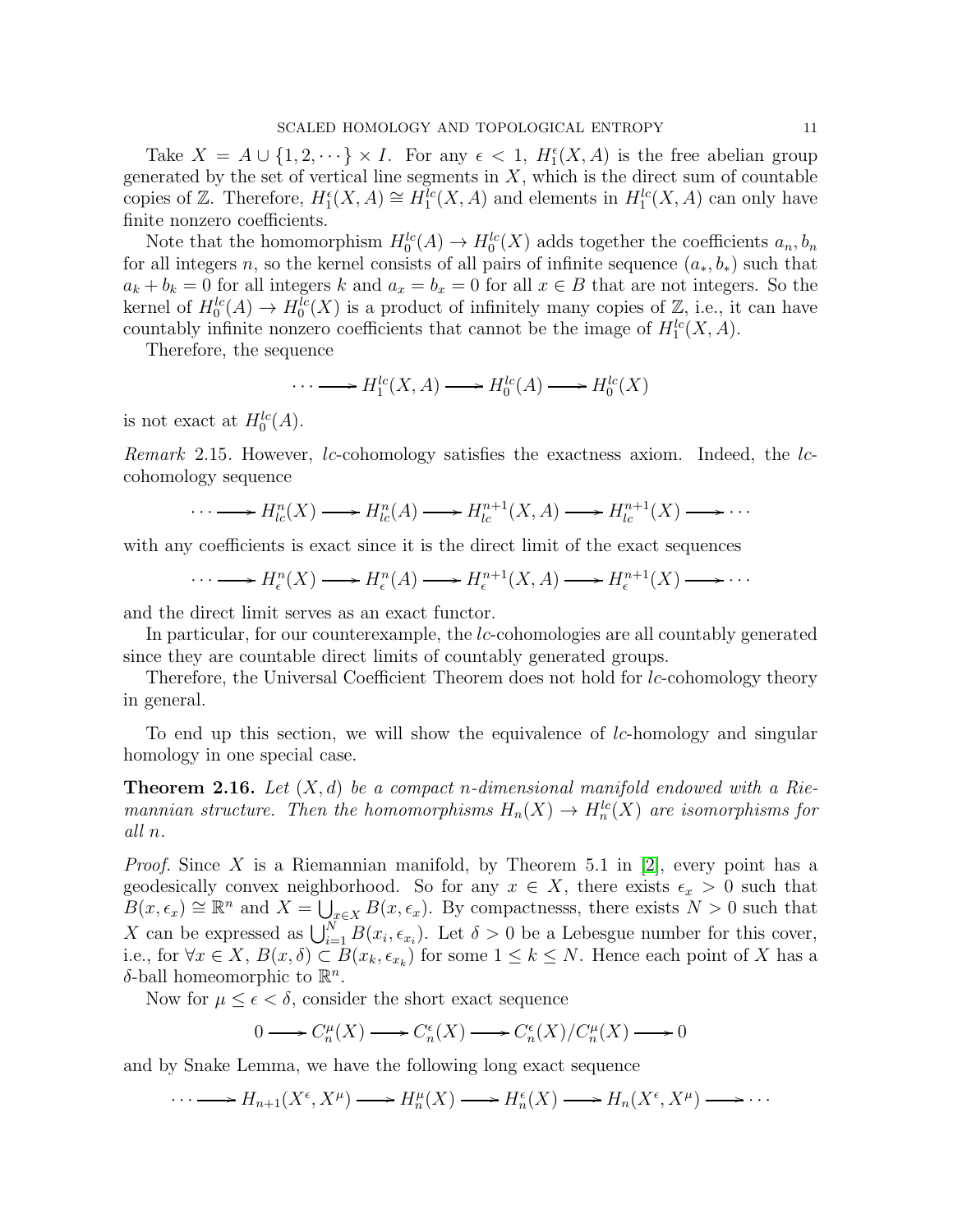where  $H_n(X^{\epsilon}, X^{\mu})$  denotes the homology group of

$$
\partial: C_n^{\epsilon}(X)/C_n^{\mu}(X) \to C_{n-1}^{\epsilon}(X)/C_{n-1}^{\mu}(X).
$$

Then we claim that  $H_n(X^{\epsilon}, X^{\mu}) = 0$  for all *n*.

Let  $[\alpha] \in H_n(X^{\epsilon}, X^{\mu})$  where  $\alpha \in C_n^{\epsilon}(X)$  and  $\partial \alpha \in C_n^{\mu}$  $\sum_{n=1}^{\mu} (X)$ . Write  $\alpha = \sum_{i=1}^{k} n_i \sigma_i$ with  $\sigma_i : \Delta^n \to X$  an  $\epsilon$ -continuous map. By definition,

$$
\partial \alpha = \sum_{i=1}^k \sum_{j=0}^n n_i \sigma_i | [v_0, \cdots, \hat{v_j}, \cdots, v_n]
$$

which is a formal sum of  $\mu$ -continuous maps. Hence the restrictions of  $\sigma_i : \Delta^n \to X$  to the faces of  $\Delta^n$  consist of  $\mu$ -continuous maps and  $\epsilon$ -continuous maps and in the formal sum of  $\partial \alpha$ , all of those  $\epsilon$ -continuous maps are cancelled.

For  $\sigma_i$ , for any  $x \in \text{Im}(\sigma_i) \subset X$ ,  $\bigcup_{x \in \text{Im}(\sigma_i)} E(x, \delta)$  forms an open cover of its image in X. Define  $S: C_n^{\epsilon}(X) \to C_n^{\epsilon}(X)$  by sending each  $\epsilon$ -singular *n*-simplex  $\sigma: \Delta^n \to X$  to  $\sigma_{\sharp} S\Delta^{n}$  where  $S\Delta^{n}$  is the signed sum of the *n*-simplices in the barycentric subdivision of  $\Delta^n$  and  $S\sigma$  is the corresponding signed sum of the restrictions of  $\sigma$  to the *n*-simplices of the barycentric subdivision of  $\Delta^n$ . Since  $\mu \leq \epsilon < \delta$ , we can guarantee that there exists  $m > 0$ , s.t.  $S^m \sigma_i = \sum_{l=1}^N k_l \sigma_{i_l}$  with  $k_l = \pm 1$ ,  $\text{Im}(\sigma_{i_l}) \subset B(x_l, \delta)$  for some  $x_l \in \text{Im}(\sigma_i)$ , where  $\sigma_{i_l} : \Delta_l^n \to X$  and  $\bigcup_{l=1}^N \Delta_l^n = \Delta^n$ .

Next, for each  $\sigma_{i_l} : [v_0, v_1, \cdots, v_n] \to X$ , let  $\varphi_l : B(x_l, \delta) \to \mathbb{R}^n$  be the coordinate map and let  $f_{il} = \varphi_l \circ \sigma_{il} : \Delta_l^n \to \mathbb{R}^n$ . Then we do the following construction,

$$
F_{il}: \Delta_l^n \times I \to \mathbb{R}^n
$$
  

$$
(\sum_{j=0}^n \lambda_j v_j, t) \mapsto (1-t)f_l(\sum_{j=0}^n \lambda_j v_j) + t \sum_{j=0}^n \lambda_j f_l(v_j).
$$

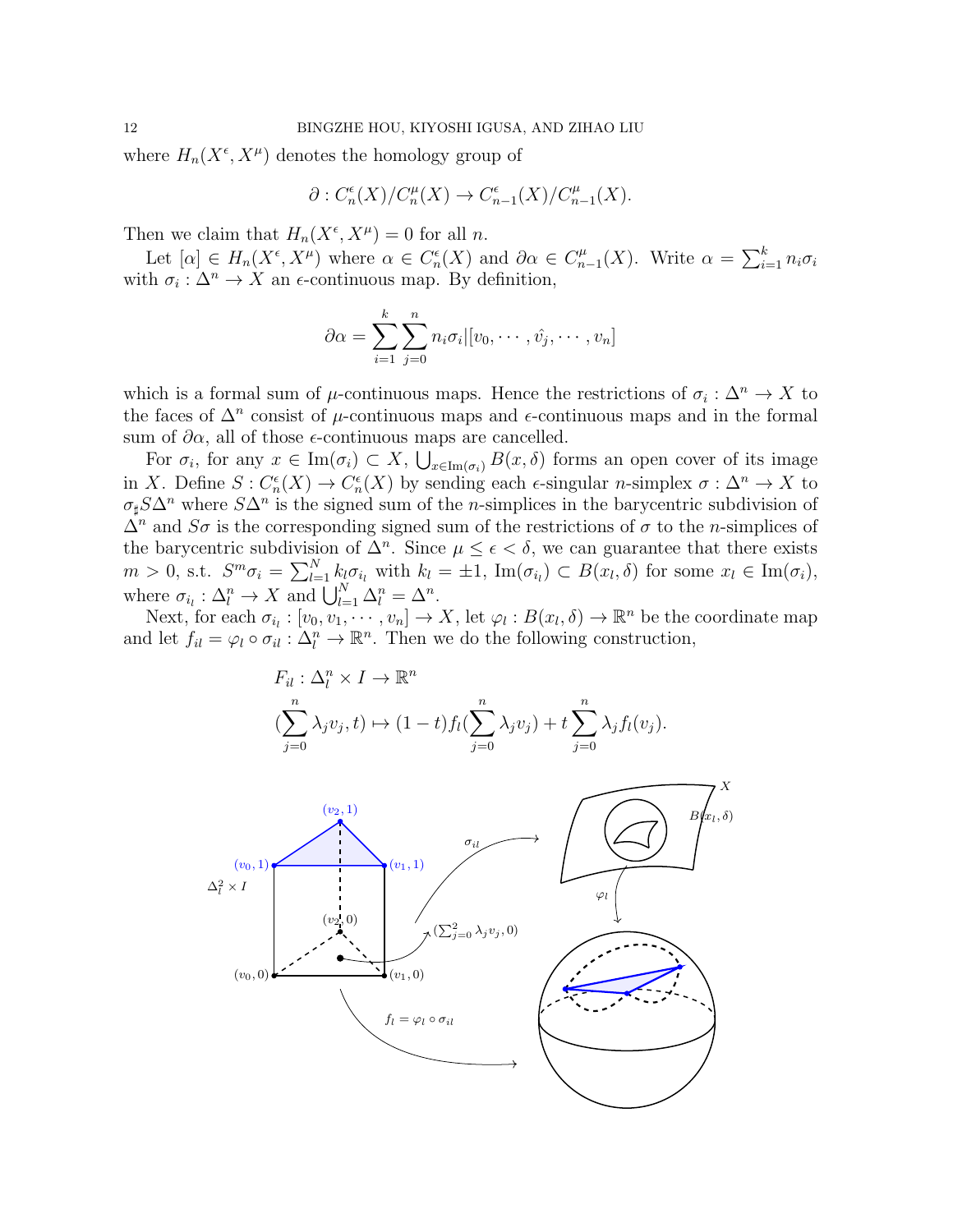Let  $\beta_{il} = \varphi_l^{-1}$  $l_l^{-1} \circ F_{il} : \Delta_l^n \times I \to X$  that can be seen as a homotopy equivalence between an  $\epsilon$ -continuous map and a continuous map. Since  $\Delta_l^n \times I$  is a simplicial complex,  $\beta_{il}$ can be regarded as a formal sum of  $\epsilon$ -singular  $n + 1$ -simplices.

Finally, given  $[\alpha] \in H_n(X^{\epsilon}, X^{\mu})$ , we can take  $\beta = \sum_{i=1}^{k} n_i \sum_{l=1}^{N} \beta_{il}$  to be such that  $\partial \beta$  is a formal sum of  $\alpha$  as well as some  $\mu$ -continuous maps, i.e.,  $\alpha - \partial \beta \in C_n^{\mu}(X)$ . Therefore,  $H_n(X^{\epsilon}, X^{\mu}) = 0$  and  $H_n^{\mu}(X) \cong H_n^{\epsilon}(X)$  for  $0 < \mu \leq \epsilon < \delta$ . Actually, from the argument above, we can even see that  $H_n^{\epsilon}(X) \cong H_n(X)$  for  $0 < \epsilon < \delta$ . Therefore, by universal property of the inverse limit,  $H_n^{lc}(X) \cong H_n(X)$  for all n.

**Example 2.17.** Let p be a point in  $S^n$ , then  $H_n^{lc}(S^n \setminus \{p\}) \cong \mathbb{Z}$  and  $H_i^{lc}(S^n \setminus \{p\}) = 0$ for  $i \neq n$ . Indeed,  $S^n \setminus \{p\} = S^n$  and  $S^n$  is a compact Riemannian manifold, so

$$
H_i^{lc}(S^n \setminus \{p\}) \cong H_i^{lc}(S^n) \cong H_i^n(S^n).
$$

### 3. Topological entropy and lc-homology

<span id="page-12-0"></span>In this section, we give a generalization of the entropy conjecture and consequently establish a connection between topological entropy and *lc*-homology.

Let  $(X, d)$  be a compact metric space and  $f : X \to X$  be a continuous map. For the induced homomorphism  $f_{*i}^{lc}: H_i^{lc}(X) \to H_i^{lc}(X)$ , denote the spectral radius of  $f_{*i}^{lc}$  by  $r(f_{*i}^{lc})$ , i.e.,

$$
r(f_{*i}^{lc}) = \lim_{n \to \infty} ||(f_{*i}^{lc})^n||^{\frac{1}{n}}
$$

where  $\|(f_{*i}^{lc})^n\|$  is the operator norm of the linear operator  $(f_{*i}^{lc})^n$ .

**Theorem 3.1.**  $h(f) \ge \log r(f_{*1}^{lc})$ .

Proof. Let  $H_1^{lc}(X) = \lim_{\epsilon \to 0} ((H_1^{\epsilon_n}(X))_{n=0}^{\infty}, (\varphi_{\epsilon_k \epsilon_l *})_{l \leq k})$  and fix  $\epsilon_0 > 0$ . Then any loop of diameter  $\langle \epsilon_0 \rangle$  can be seen as contractible under  $\epsilon_0$ -scale. Choose  $\mu \langle \epsilon_0 \rangle$  such that whenever  $d(x, y) < \mu$ ,  $d(f(x), f(y)) < \epsilon_0$ . Then take  $\delta < \frac{1}{3}\mu$  and clearly there exists an  $\epsilon_0$ -continuous path from x to y whenever  $d(x, y) < 3\delta$ . Let P be a  $\delta$ -net in X and define  $C_1^{\epsilon_0}(P, 3\delta; \mathbb{R})$  to be the free abelian group generated by  $\{[x, y] : x, y \in P, d(x, y) < 3\delta\},$ where  $[x, y]$  denotes some fixed  $\epsilon_0$ -path from x to y of diameter  $\lt \mu$ , with real coefficients. Similarly, let  $C_0^{\epsilon_0}(P;\mathbb{R})$  be the free abelian group generated by P with real coefficients and we can define  $\partial_{\epsilon_0}: C_1^{\epsilon_0}(P, 3\delta; \mathbb{R}) \to C_0^{\epsilon_0}(P; \mathbb{R})$  by  $\partial_{\epsilon_0}[x, y] = y - x$ .

For any  $\epsilon_1 < 3\delta$ , consider the  $\epsilon_0$ -coordinate of  $\lim_{n \to \infty} ((H_1^{\epsilon_n}(X))_{n=0}^{\infty}, (\varphi_{\epsilon_k \epsilon_l *})_{l \leq k})$  that is contained in  $\varphi_{\epsilon_1\epsilon_0*}(H_1^{\epsilon_1}(X))$ . Let  $H_1^{\epsilon_1\epsilon_0}(P,3\delta;\mathbb{R})$  be the subgroup of  $H_1^{\epsilon_0}(P,3\delta;\mathbb{R})$  whose representatives are in  $C_1^{\epsilon_1}(P, 3\delta; \mathbb{R})$  and it is naturally isomorphic to  $\varphi_{\epsilon_1\epsilon_0*}(H_1^{\epsilon_1}(X;\mathbb{R}))$ . Indeed, every  $\epsilon_0$ -homology class in  $\varphi_{\epsilon_1\epsilon_0*}(H_1^{\epsilon_1}(X;\mathbb{R}))$  has a representative in  $C_1^{\epsilon_1}(P,3\delta;\mathbb{R})$ obtained by breaking down  $\epsilon_1$ -paths in  $C_1^{\epsilon_1}(X;\mathbb{R})$  into combinations of short  $\epsilon_1$ -paths joining points of P, since  $\epsilon_1 < 3\delta$ . Then we can define a norm  $\| \parallel$  on  $C_1^{\epsilon_1}(P, 3\delta; \mathbb{R})$  by

$$
\|\sum_i a_i \sigma_i\| = \sum_i |a_i|
$$

and a norm  $\| \ \|'$  on  $H_1^{\epsilon_1 \epsilon_0}(P, 3\delta; \mathbb{R})$  by

$$
\|[u]\|' = \inf_{[\sigma] = [u]} \|\sigma\|
$$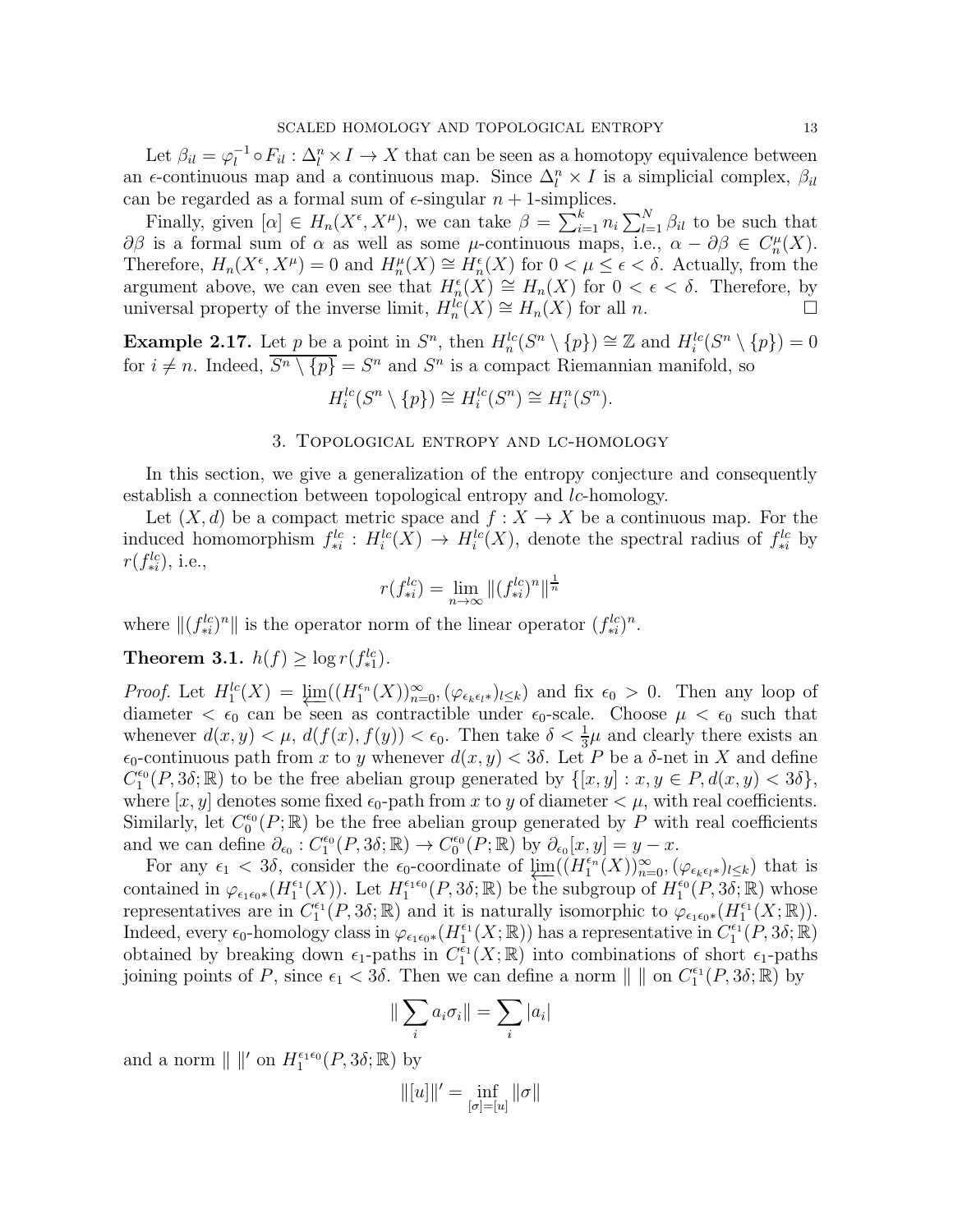(since  $H_1^{\epsilon_1\epsilon_0}(P,3\delta;\mathbb{R})$  is finite dimensional, all norms on it are equivalent).

Take  $\epsilon_1$  to be sufficiently small. For a non-zero class  $[u] \in H_1^{\epsilon_1 \epsilon_0}(P, 3\delta; \mathbb{R})$ , take  $\sigma = \sum_{i=1}^n a_i \sigma_i \in C_1^{\epsilon_1}(P, 3\delta; \mathbb{R})$  to be its cycle with  $\|\sigma\| \leq 2 \|[u]\|'.$ 

Let  $Q_k$  be a minimal  $(k, \delta)$ -spanning set for f. For each i, we do the following construction with  $\sigma_i: I \to X$ . Define

$$
F_k = \mathrm{id} \times f \times f^2 \times \cdots \times f^{k-1} : X \mapsto X \times f(X) \times \cdots \times f^{k-1}(X)
$$

and then the points of  $F_k(Q_k)$  have  $\delta$ -neighbourhoods in  $X^k$  (endowed with  $d_{\infty}$  metric that takes the largest of the distances in each of the k factors) that cover  $F_k(X)$ . For the sequence of these neighbourhoods through which  $F_k(\sigma_i(I))$  passes, we pick a sequence

$$
x_1, x_2, \cdots, x_b \in Q_k
$$

of some length b such that each  $F_k(x_p)$  is in a δ-neighbourhood of  $F_k(\sigma_i(I)) \subset X^k$  and  $d(f^j(x_{p-1}), f^j(x_p)) < 3\delta$  for  $1 < p \leq b$ , and  $d(f^j(\sigma_i(0)), f^j(x_1)), d(f^j(x_b), f^j(\sigma_i(1))) < \delta$ for  $0 \leq j < k$ . Then  $\sigma_i$  is homologous to

$$
\tau_i = [\sigma_i(0), x_1] * [x_1, x_2] * [x_2, x_3] \cdots * [x_{b-1}, x_b] * [x_b, \sigma_i(1)]
$$

where ∗ denotes the composition of paths.

It is possible that the length  $b > |Q_k|$  (the cardinality of  $Q_k$ ). If  $x_j = x_l$  for some  $j \neq l$ , then  $\tau_i$  contains a loop from  $x_j$  to  $x_l = x_j$  and this loop is contained in an  $\epsilon_1 + \delta$ neighbourhood of  $\sigma_i I$  which itself has diameter  $\epsilon_1$ . So the diameter of the loop is  $\epsilon_0$ . Hence we could suppress  $x_{j+1}, \dots, x_l$  and assume that  $b \leq |Q_k|$ .

Since  $\sigma_i$  is  $\epsilon_0$ -continuous, without loss of generality, we can assume that  $f^m \sigma_i$  is  $\epsilon_0^{(m)}$  $\binom{m}{0}$  – continuous with  $\epsilon_0^{(k-1)} \geq \epsilon_0^{(k-2)} \geq \cdots \geq \epsilon_0^{(0)} = \epsilon_0$ . We claim that under  $\epsilon_0^{(k-1)}$  $6^{(\kappa-1)}$ -scale,  $f^{k-1}\sigma_i$  is homologous  $(\sim)$  to  $f^{k-1}\tau_i \sim v_i$ , where

$$
v_i = [f^{k-1}(\sigma_i(0)), f^{k-1}(x_1)] * \cdots * [f^{k-1}(x_{b-1}), f^{k-1}(x_b)] * [f^{k-1}(x_b), f^{k-1}(\sigma_i(1))]
$$

Indeed,  $f[x_{j-1}, x_j] \sim [f(x_{j-1}), f(x_j)]$  under  $\epsilon_0^{(1)}$  $_{0}^{(1)}$ -scale since f does not extend the path  $[x_{j-1}, x_j]$  so much. Similarly,  $f[f(x_{j-1}), f(x_j)] \sim [f^2(x_{j-1}), f^2(x_j)]$  under  $\epsilon_0^{(2)}$  $_0^{(2)}$ -scale etc. and so  $f^{k-1}[x_{j-1}, x_j] \sim [f^{k-1}(x_{j-1}), f^{k-1}(x_j)]$  under  $\epsilon_0^{(k-1)}$  $\int_{0}^{(\kappa-1)}$ -scale and

$$
f^{k-1}\sigma \sim \sum a_i f^{k-1}\sigma_i \sim \sum a_i f^{k-1}\tau_i \sim \sum a_i v_i = v.
$$

Let  $p: X \to P$  be a map such that  $d(x, px) < \delta$  for  $\forall x \in X$ . Then we replace  $\alpha$  by the  $\epsilon_0^{(k-1)}$  $\binom{k-1}{0}$ -singularly homologous cycle  $\alpha$  obtained by replacing each  $\epsilon_0^{(k-1)}$  $0^{(k-1)}$ -singular simplex  $[f^{k-1}(x), f^{k-1}(y)]$  in v by  $[pf^{k-1}(x), pf^{k-1}(y)]$  which is a generator of  $C_1^{\epsilon_0^{(k-1)}}(P, 3\delta; \mathbb{R})$ since  $d(pf^{k-1}(x), pf^{k-1}(y)) < 3\delta$ .

Since  $f_{\epsilon_0*1}^{k-1}$  is the induced homomorphism on the  $\epsilon_0$ -coordinate of  $\varprojlim_{n=0} ((H_1^{\epsilon_n}(X))_{n=0}^{\infty})$ to  $H_1^{\epsilon_0^{(k-1)}}(X;\mathbb{R})$ , by the choice of  $\|\ \|'$ , we have

$$
||f_{\epsilon_0*1}^{k-1}([u])||' \le ||\alpha|| \le (1 + |Q_k|) \sum |a_i|
$$

whereas on  $H_1^{\epsilon_1 \epsilon_0}(P, 3\delta; \mathbb{R}),$ 

$$
\| [u] \|' \ge \frac{1}{2} \| \sigma \| = \frac{1}{2} \sum |a_i|.
$$